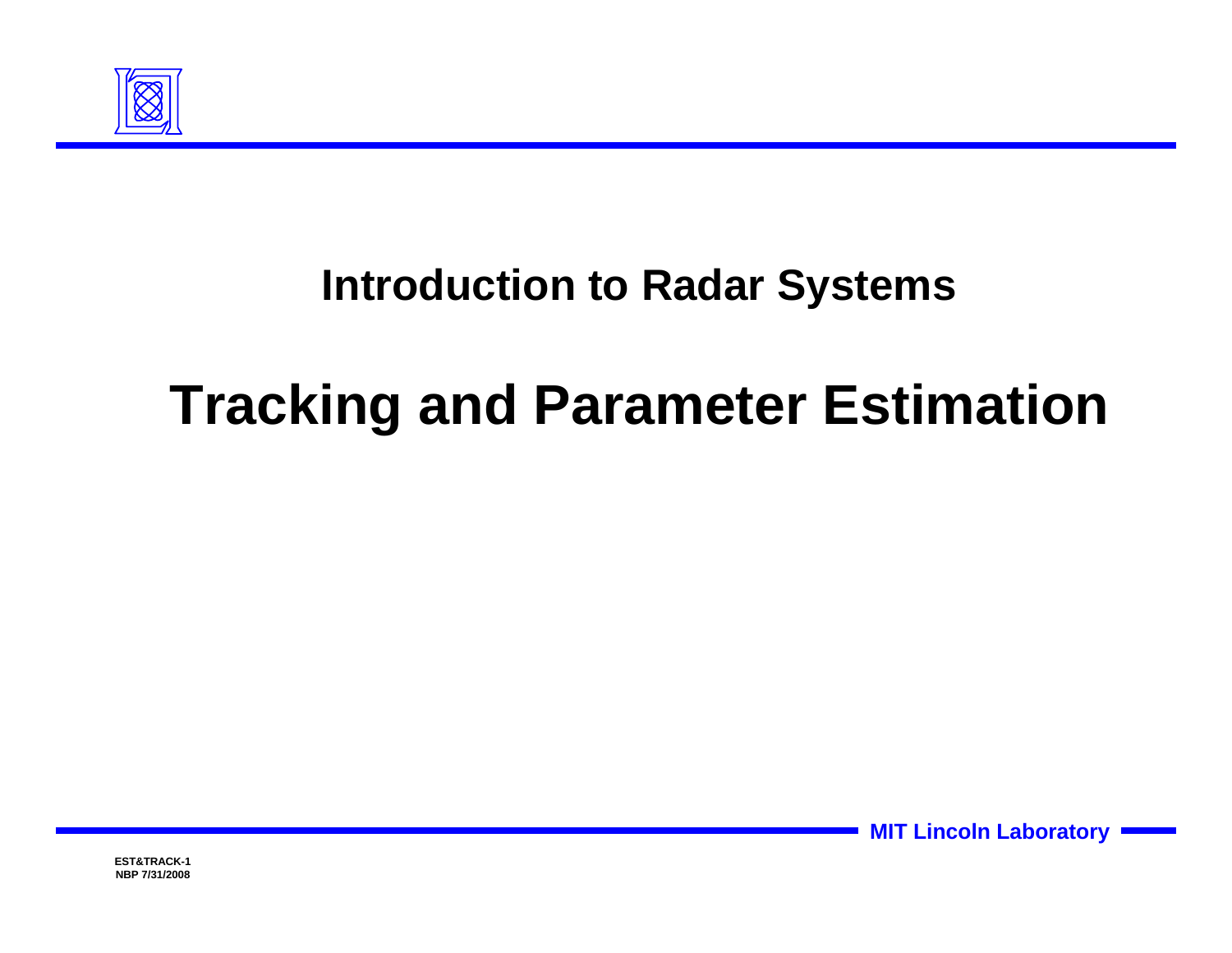

- **The video courseware and accompanying viewgraphs presented on this server were prepared as an account of work sponsored by an agency of the United States Government. Neither the United States Government nor any agency thereof, nor any of their employees, nor the Massachusetts Institute of Technology and its Lincoln Laboratory, nor any of their contractors, subcontractors, or their employees, makes any warranty, express or implied, or assumes any legal liability or responsibility for the accuracy, completeness, or usefulness of any information, apparatus, products, or process disclosed, or represents that its use would not infringe privately owned rights. Reference herein to any specific commercial product, process, or service by trade name, trademark, manufacturer, or otherwise does not necessarily constitute or imply its endorsement, recommendation, or favoring by the United States Government, any agency thereof, or any of their contractors or subcontractors or the Massachusetts Institute of Technology and its Lincoln Laboratory.**
- **The views and opinions expressed herein do not necessarily state or reflect those of the United States Government or any agency thereof or any of their contractors or subcontractors**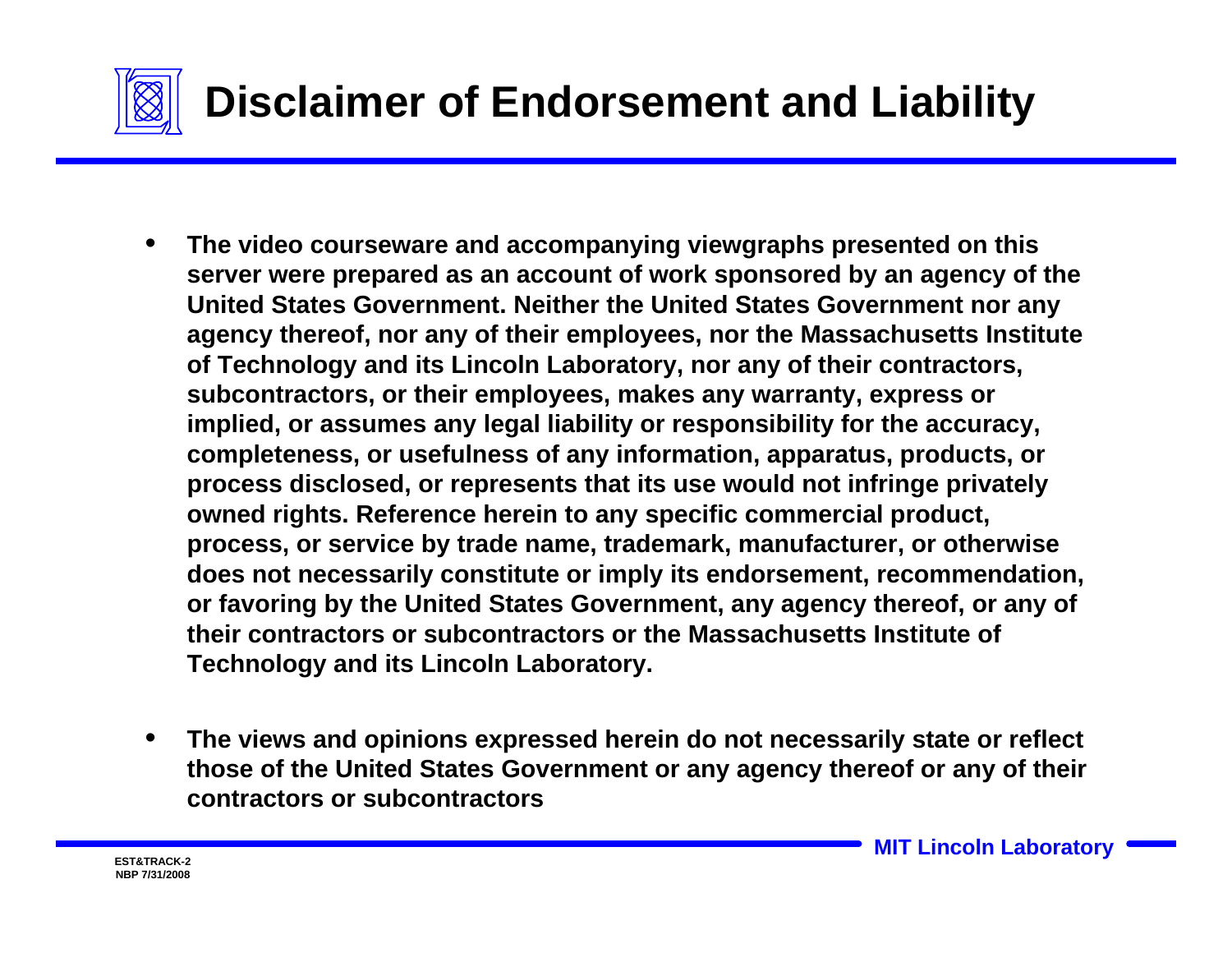

#### **Generic Radar Block Diagram**

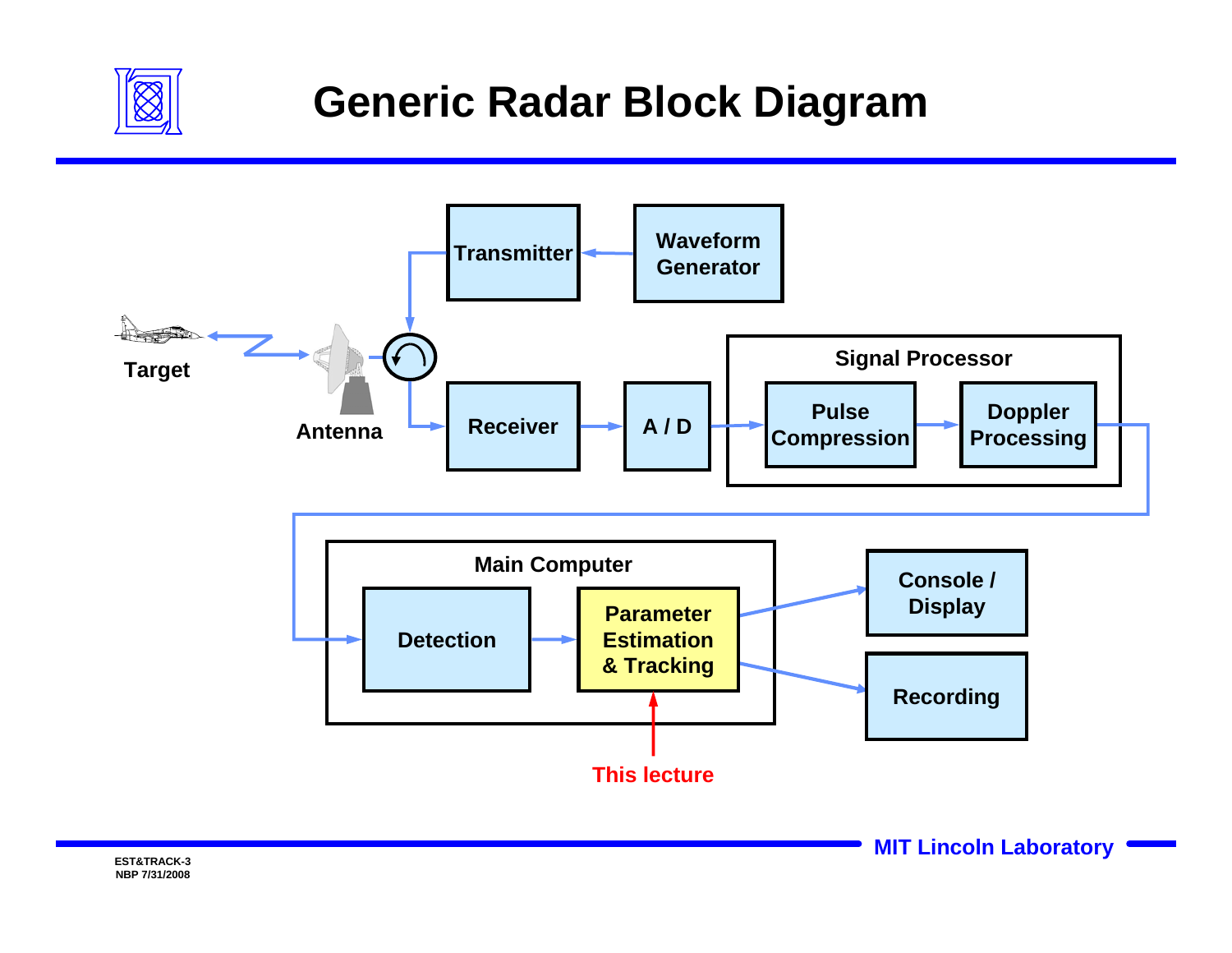

#### **Tracking Radars**



Courtesy of Lockheed Martin. Used with permission.



**BMEWS ASR**<br>R Courtesy Lincoln Courtesy of Raytheon. Used with permission.



Courtesy Lincoln Laboratory





**TRADEX**

**MIT Lincoln Laboratory**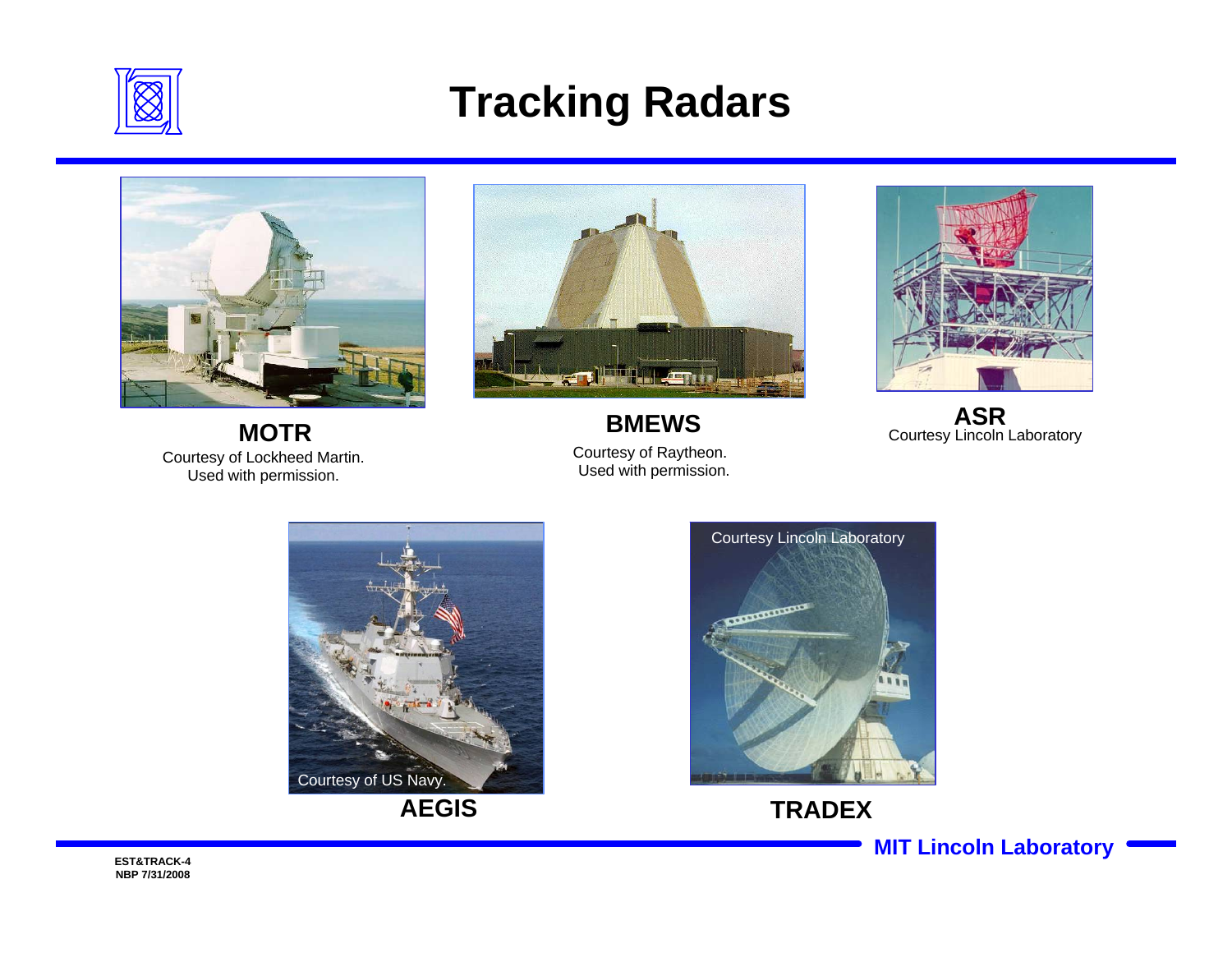

#### **Parameter Estimation and Tracking Functions**

- **After a target is initially detected, the radar must:**
	- **Continue to detect the target**
	- **Estimate target parameters from radar observations Position, size, motion, etc.**
	- **Associate detections with specific targets Are all these nearby detections from the same target?**

**Use range, angle, Doppler measurements**

- **Predict where the target will be in the future**
- **Use multiple observations to develop a more accurate filtered estimate of the target track**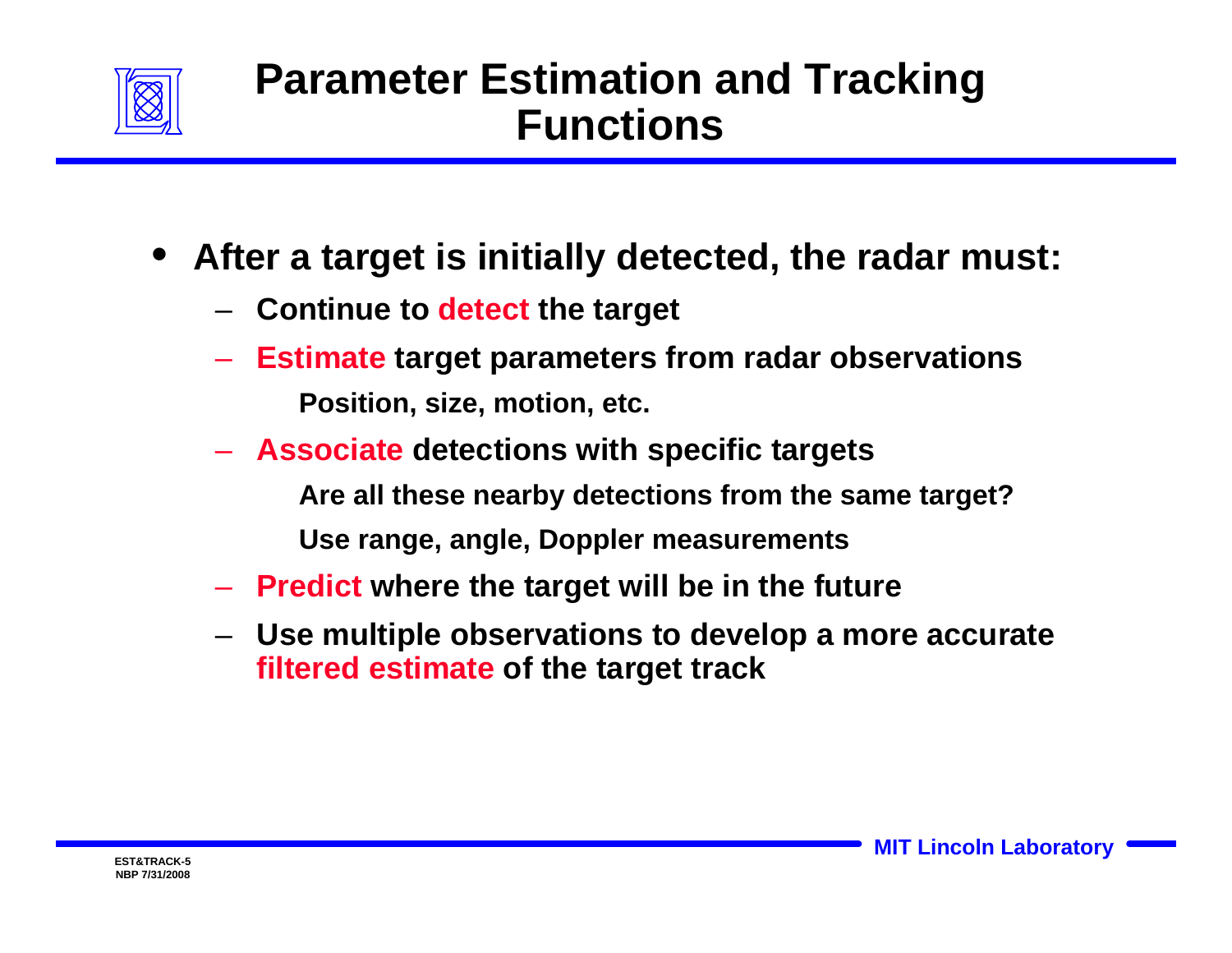

• **Introduction**



- **Estimation**
	- **Range Estimation**
	- **Angle Estimation**

**Monopulse**

- **Estimation Performance**
- **Velocity (Doppler) Estimation**
- **Tracking**
- **Summary**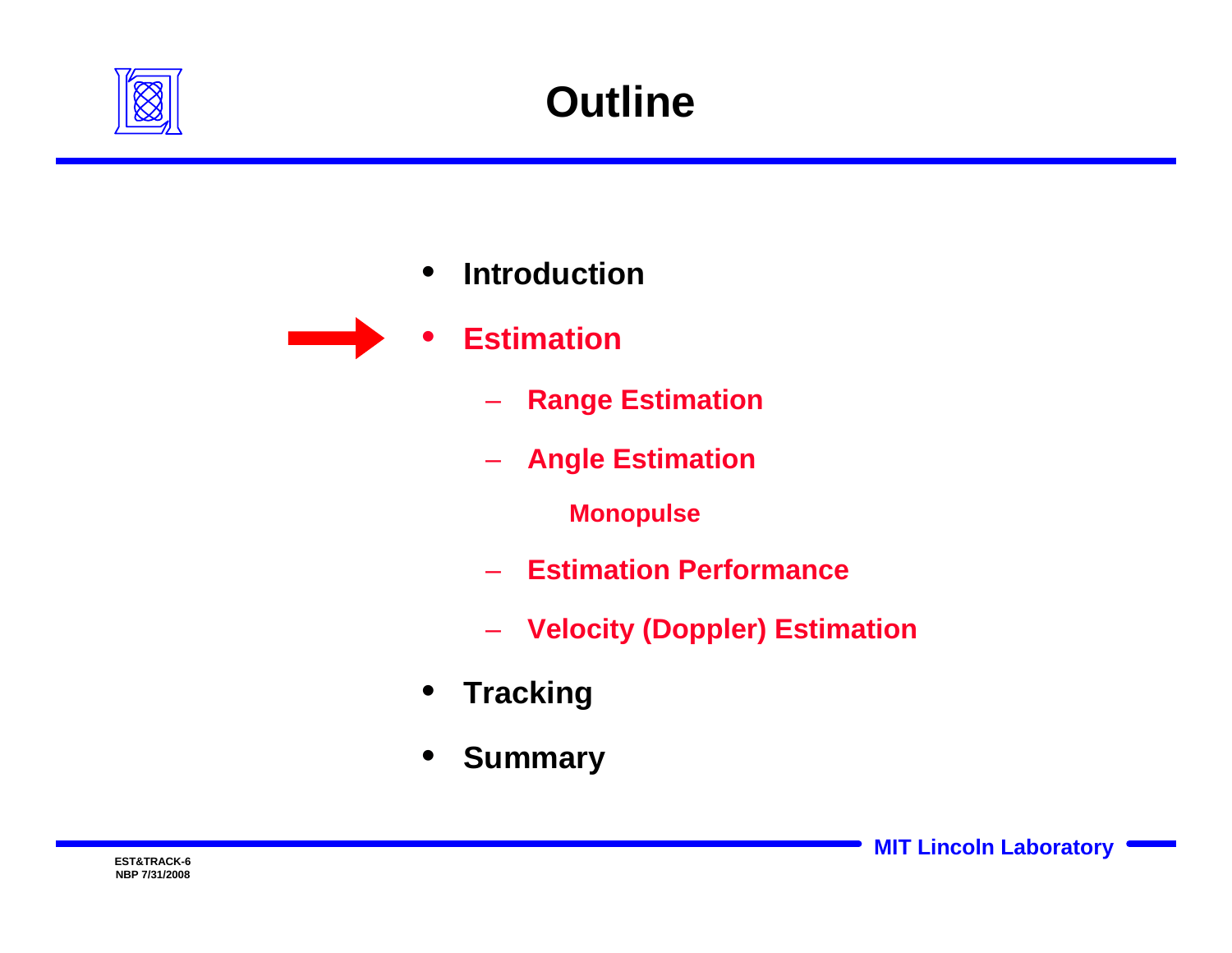

#### **Radar Parameter Estimation**

**Radar**

- **Location**
	- **Azimuth Angle**
	- **Elevation Angle**
	- **Range**
- **Size**
	- **Amplitude (RCS)**
	- **Radial Extent (Length)**
	- **Cross Range Extent (Width)**
- **Motion**
	- **Radial Velocity**
	- **Radial Acceleration**
	- **Rotation, Precession**
	- **Ballistic Coefficient**
- **MIT Lincoln Laboratory MIT Lincoln Laboratory**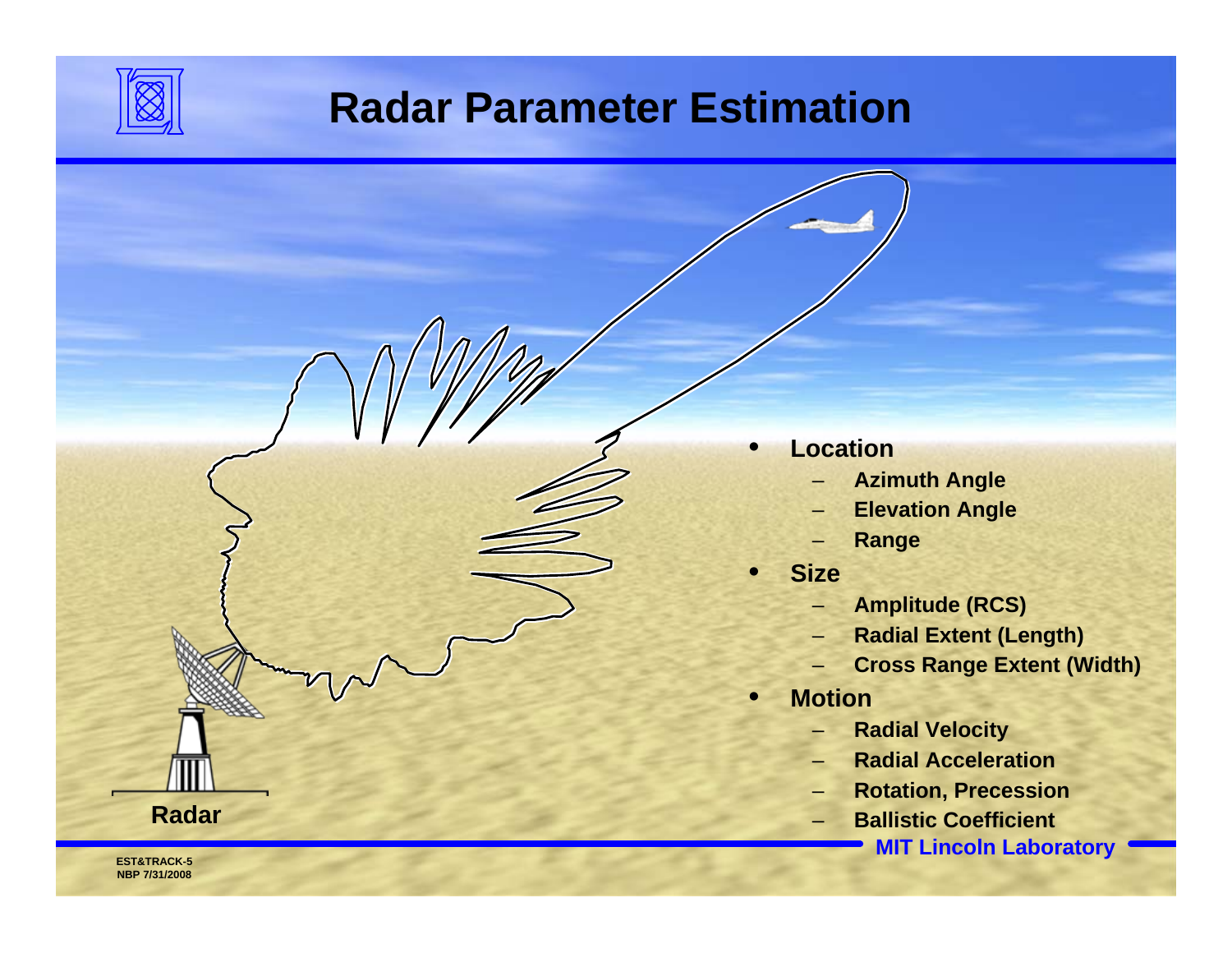

• **Primary metric parameters are range, angle, and Doppler velocity**

| <b>Parameter</b>             | <b>Resolution</b>    | <b>Key Characteristics</b>       |
|------------------------------|----------------------|----------------------------------|
| Range                        | 1/BW                 | <b>Bandwidth</b>                 |
| Angle                        | $\lambda$ / D        | Antenna size                     |
| <b>Velocity</b><br>(Doppler) | $\lambda / \Delta t$ | <b>Coherent Integration Time</b> |

– **Accuracy improves as signal to noise ratio (SNR) increases**

$$
\sigma \,\propto\,\frac{\text{Resolution}}{\sqrt{\text{SNR}}}
$$

- **Basic approach: Overlapped measurements**
	- **Range splitting**
	- **Monopulse techniques**
	- **Doppler bin splitting**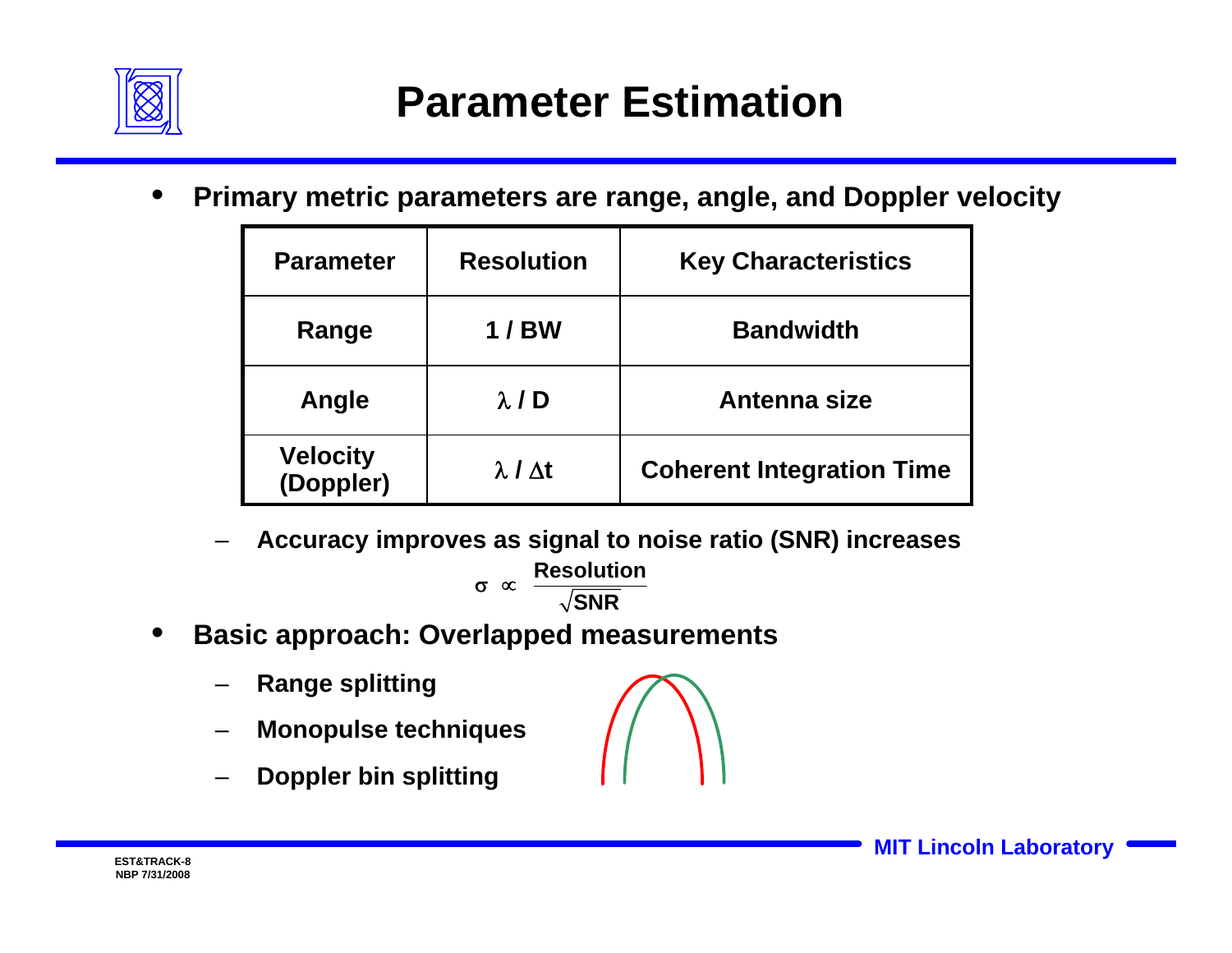

**Output of Pulse Compression**



- **Range estimation uses multiple time samples for peak fitting to achieve greater accuracy**
- **Range estimation accuracy improves with increasing bandwidth**

• **Range accuracy** <sup>∝</sup> **1 BW 1** . **SNR**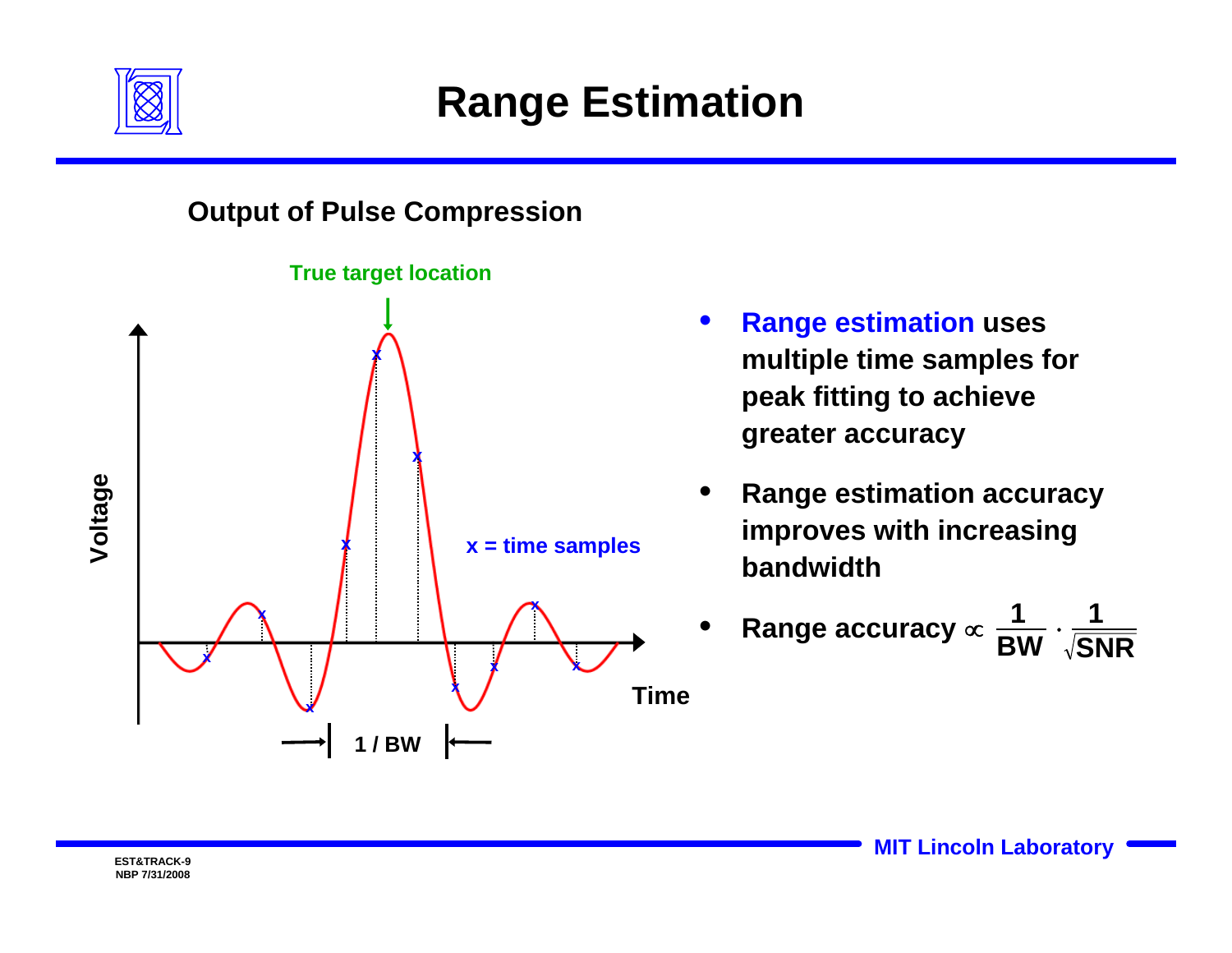

#### **Increased Antenna Size Improves Beamwidth**

• **Ability to resolve target directly impacts ability to estimate target location**



**MIT Lincoln Laboratory**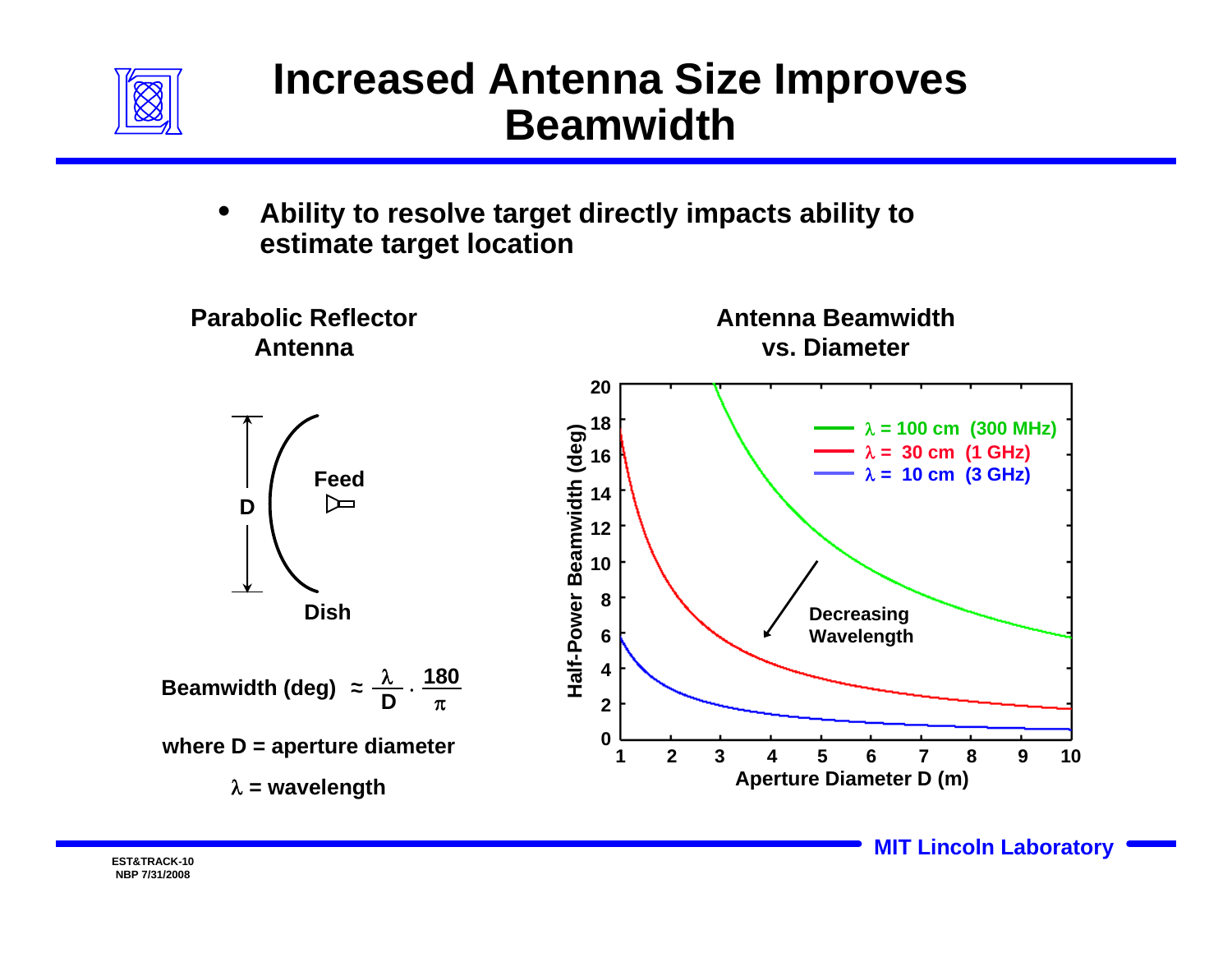

### **Angle Estimation**



- **Detection provides coarse location in angle**
	- **Isolated within beamwidth of antenna**
- **Typically greater accuracy is required**
	- **1º beam at 100 km extends across 1,745 meters!**
- **Angle Estimation uses measurements at different beam positions for greater accuracy**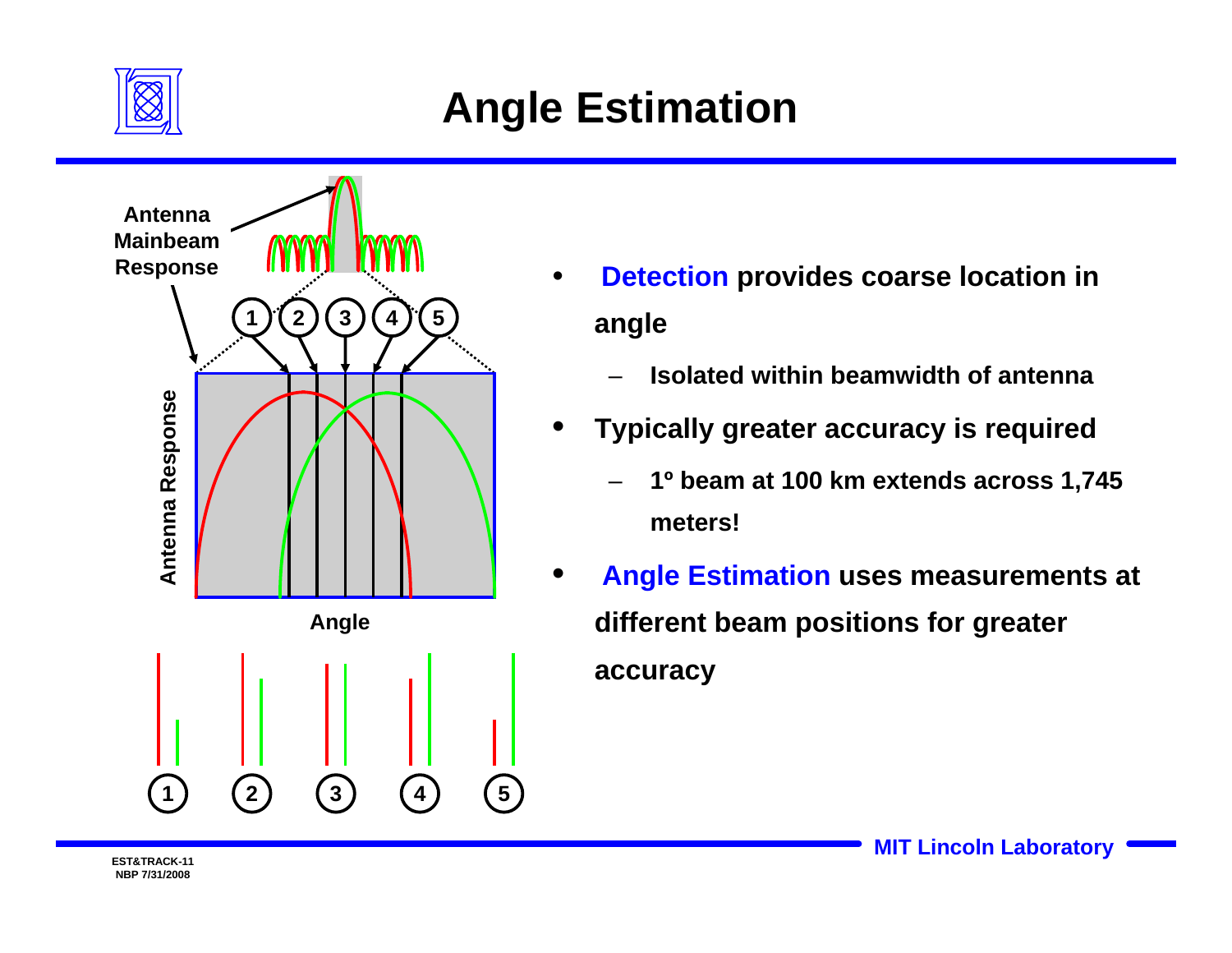

#### **Sequential Lobing Radar**



**Radar**

- **Time sequence of beams directed around track location (two shown above)**
- **Reuses single receiver hardware for multiple beams**
- **Control loop redirects track location to equalize the beam response**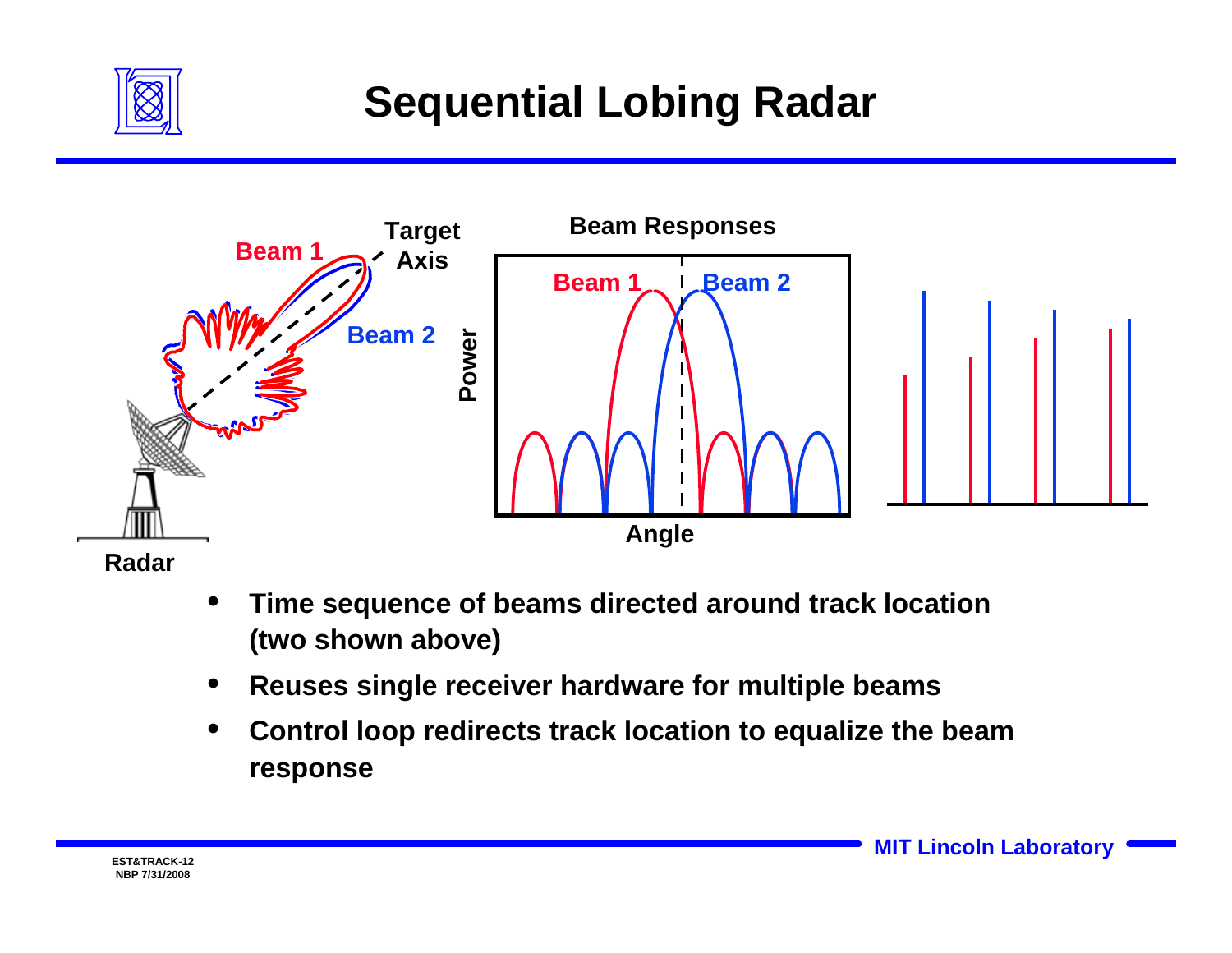

#### **Conical Scan Tracking**

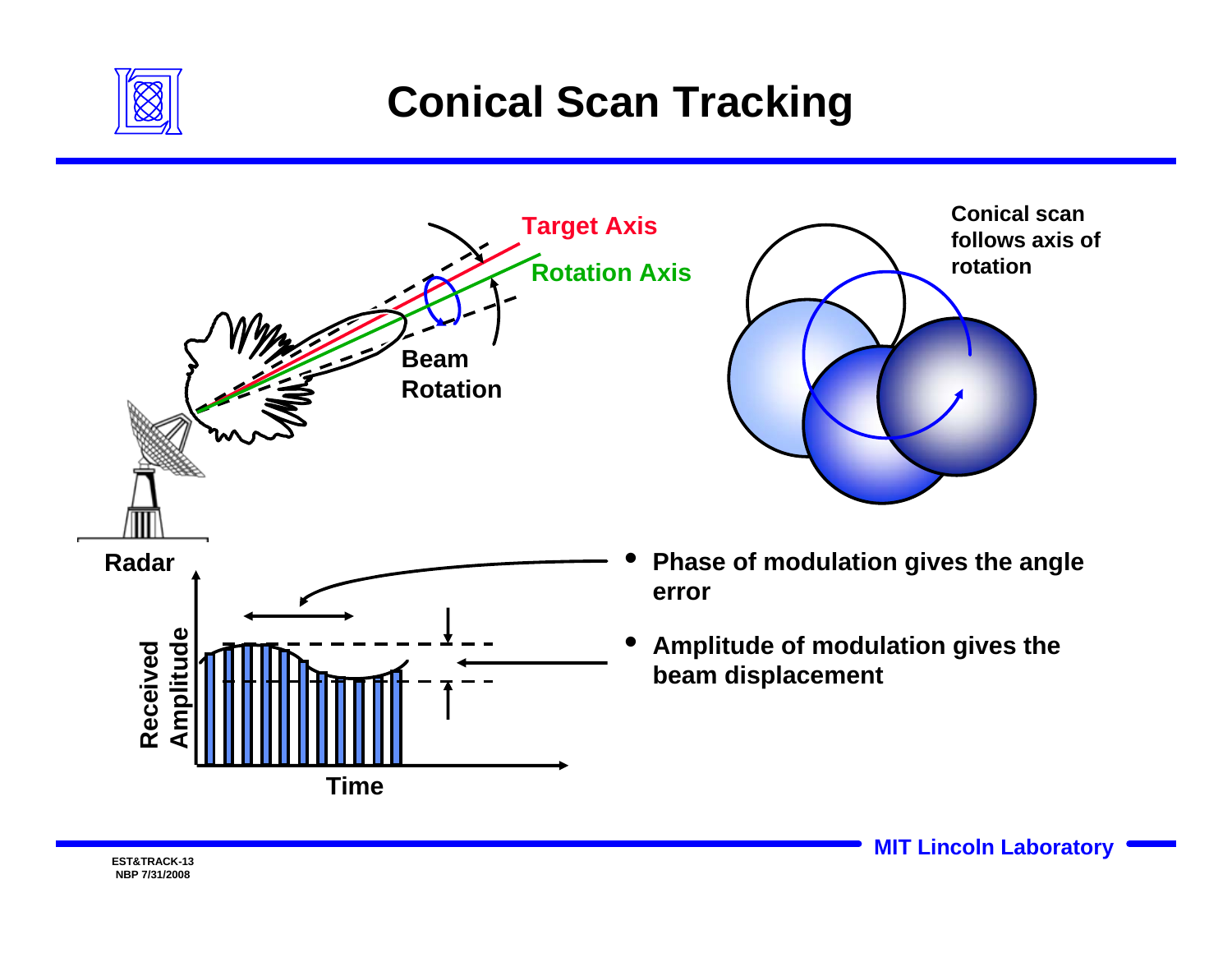

- **Monopulse angle estimation compares two or more simultaneous receive beams**
- **The sum and difference of the two squinted beams are used to generate the error signal**
	- **Each channel requires a separate receiver**
- **Monopulse improves performance over conical scan and sequential lobing whose performance degrade with time varying radar returns**
- **Monopulse measurements can be made via two methods**
	- **Amplitude-comparison (more commonly used)**
	- **Phase-comparison**

#### **Monopulse Feed with Center Feed**



Courtesy Lincoln Laboratory

**Multiple Simultaneous Receive Beams**



**MIT Lincoln Laboratory**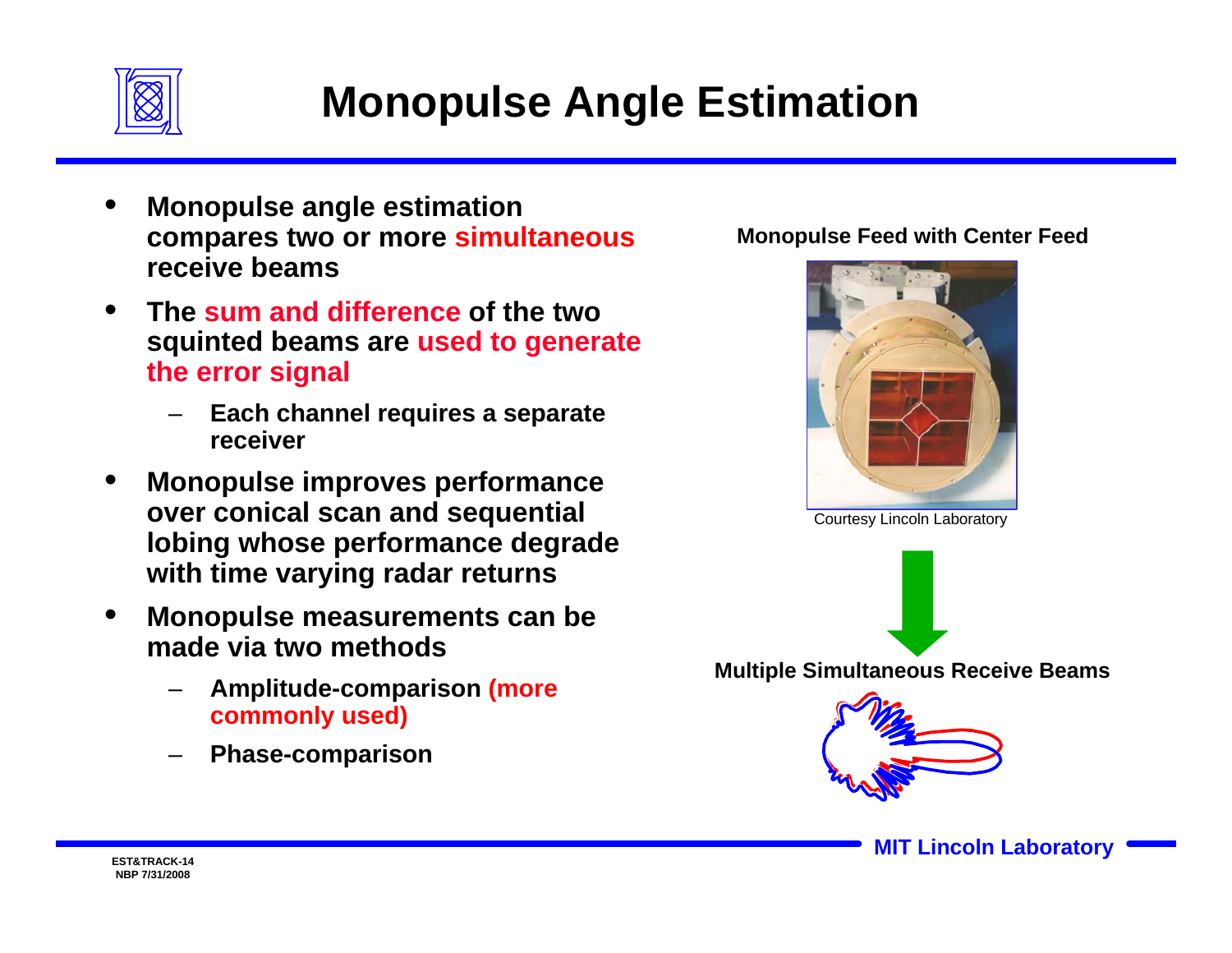

- **Method:** 
	- **Pairs of offset receive beams used to determine the location of the target relative to the antenna boresight (error signal)**
	- **Error signal used to re-steer the antenna boresight on to the target**
- **Typically, two offset receive beams are generated by using two feeds slightly displaced from the focus of a parabolic reflector**
- **The sum and difference of the two squinted beams are used to generate the error signal**
	- **Each channel requires a separate receiver**

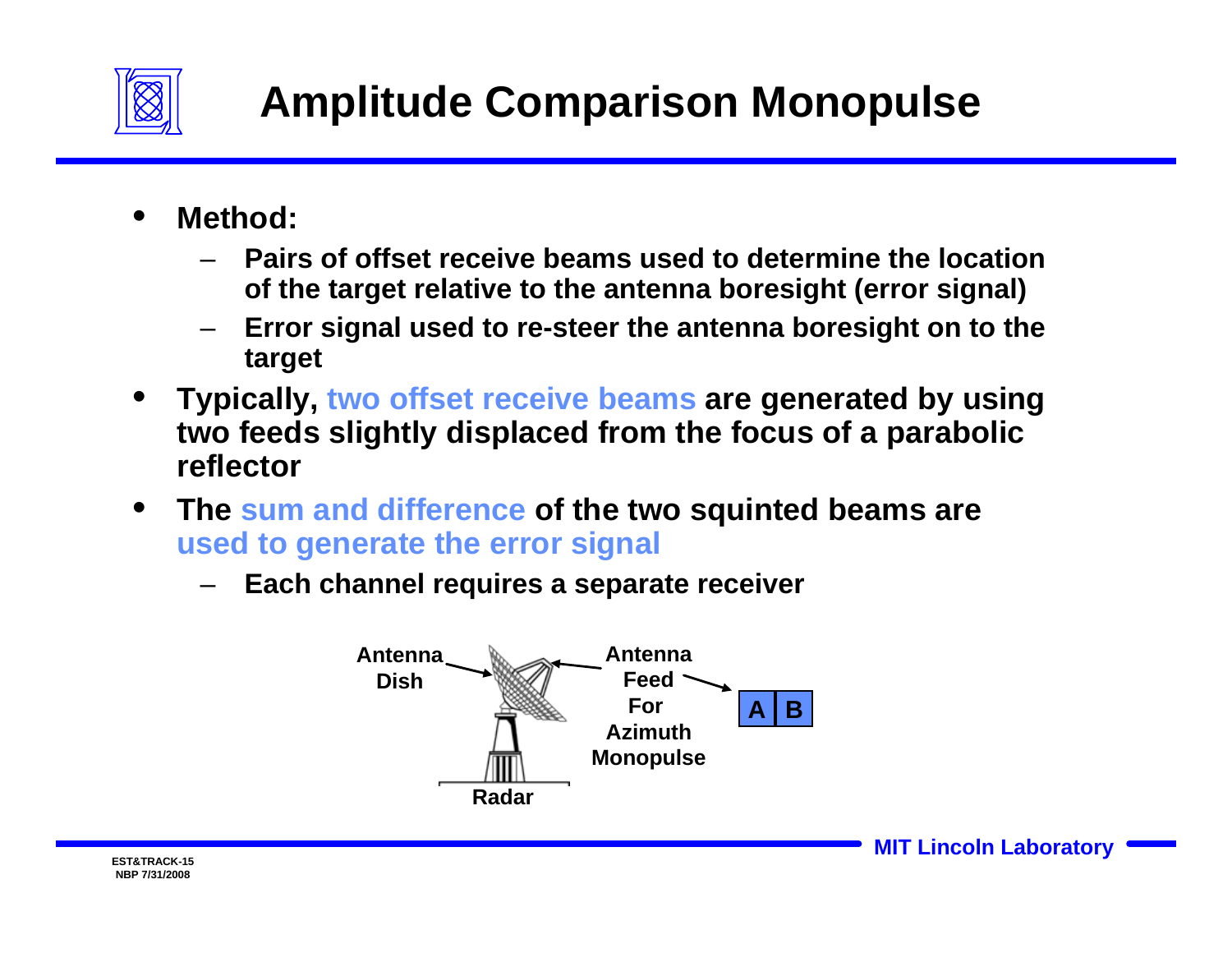

#### **Amplitude Comparison Monopulse**



- **Receive two beams directed at slightly different angles**
	- **Typical offset 0.3 x beamwidth**
- **Generate Sum and Difference Signals**
	- $Sum = \sum = A + B$
	- **Difference =** Δ**= A B**

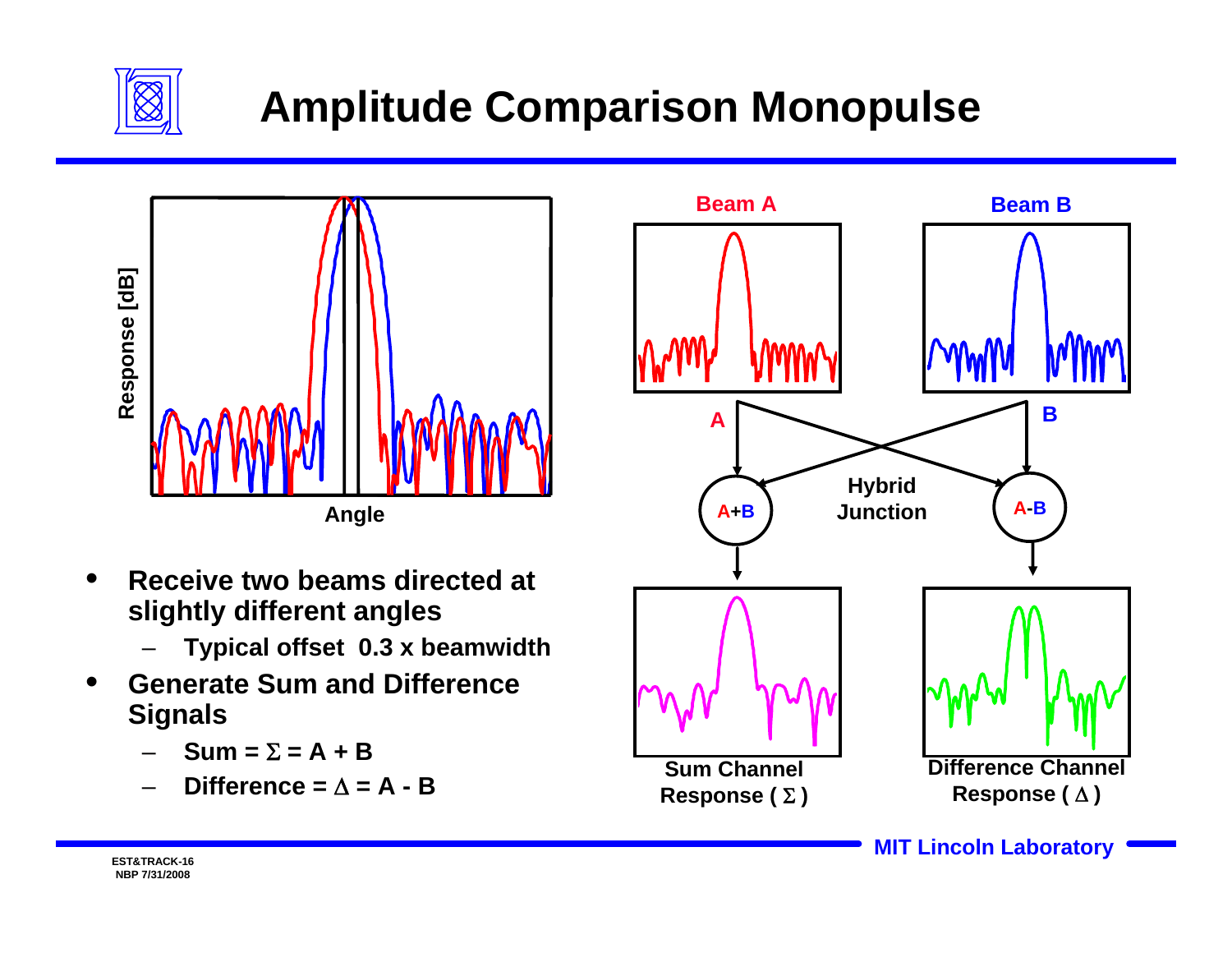

#### **Hybrid Junctions Used in Monopulse Radar**

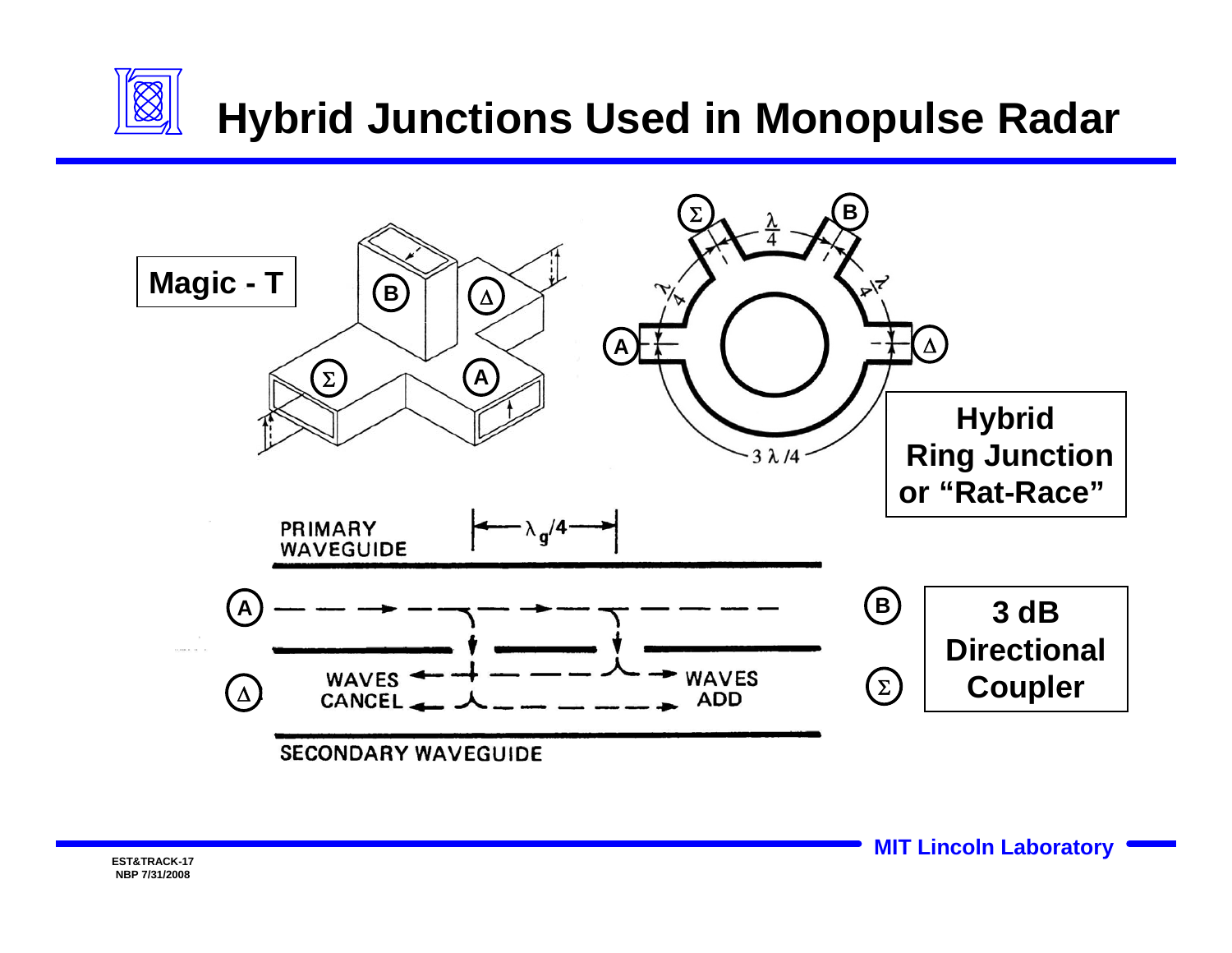

#### **Example of Hybrid Junction**



- **The two paths reinforce at port** Δ
- **An input signal at port B reaches output port** Δ **through paths differing by one wavelength ( 5**λ/4 **and** λ/4)
	- **The two paths reinforce at port** Δ
- **Paths from A to** Δ **and B to** Δ **differ by 1/2 wavelength**
	- **Signal at port A signal at port B will appear at port** Δ
- **If signals of the same phase are entered at A and B, the outputs** Σ **and** Δ **are the sum and difference.**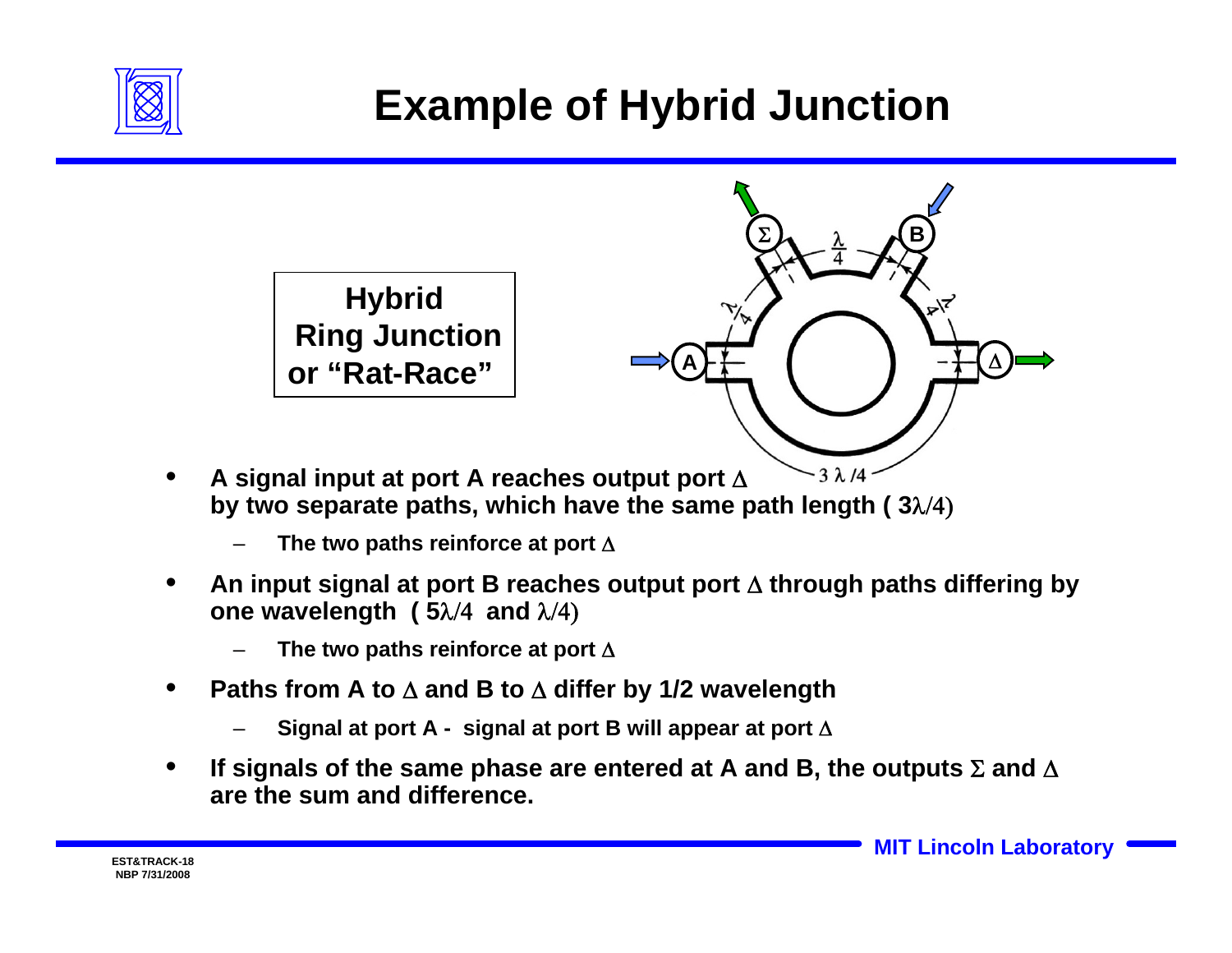

### **Example of Hybrid Junction**



- **A signal input at port A reaches output port** Δ **by two separate paths, which have the same path length ( 3**λ/4)
	- **The two paths reinforce at port** Δ
	- **An input signal at port B reaches output port** Δ **through paths differing by one wavelength ( 5**λ/4 **and** λ/4)
		- **The two paths reinforce at port** Δ
	- **Paths from A to** Δ **and B to** Δ **differ by 1/2 wavelength**
		- **Signal at port A signal at port B will appear at port** Δ
	- **If signals of the same phase are entered at A and B, the outputs** Σ **and** Δ **are the sum and difference.**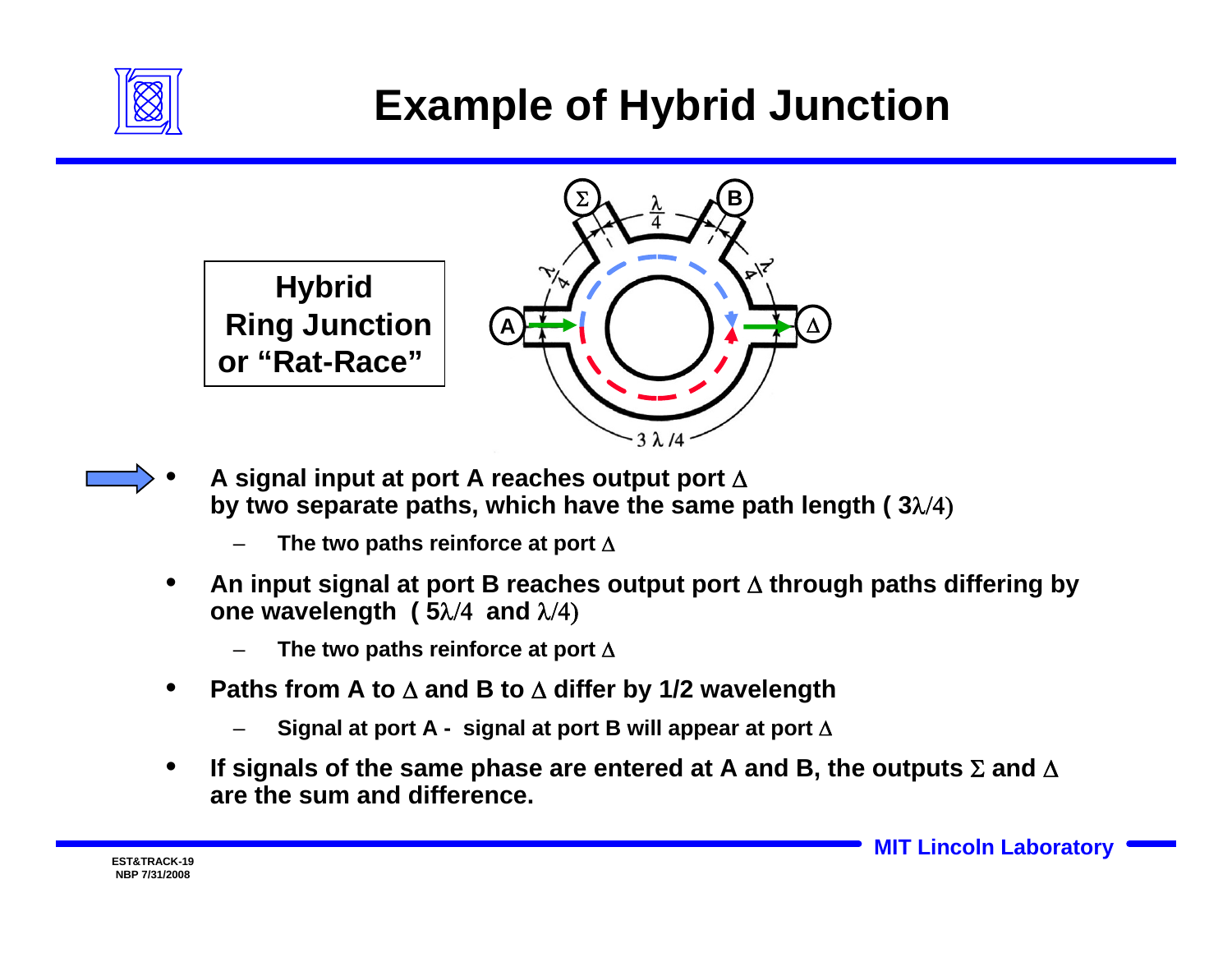

### **Example of Hybrid Junction**



- **A signal input at port A reaches output port** Δ **by two separate paths, which have the same path length ( 3**λ/4)
	- **The two paths reinforce at port** Δ
- **An input signal at port B reaches output port** Δ **through paths differing by one wavelength ( 5**λ/4 **and** λ/4)
	- **The two paths reinforce at port** Δ
- **Paths from A to** Δ **and B to** Δ **differ by 1/2 wavelength**
	- **Signal at port A signal at port B will appear at port** Δ
- **If signals of the same phase are entered at A and B, the outputs** Σ **and** Δ **are the sum and difference.**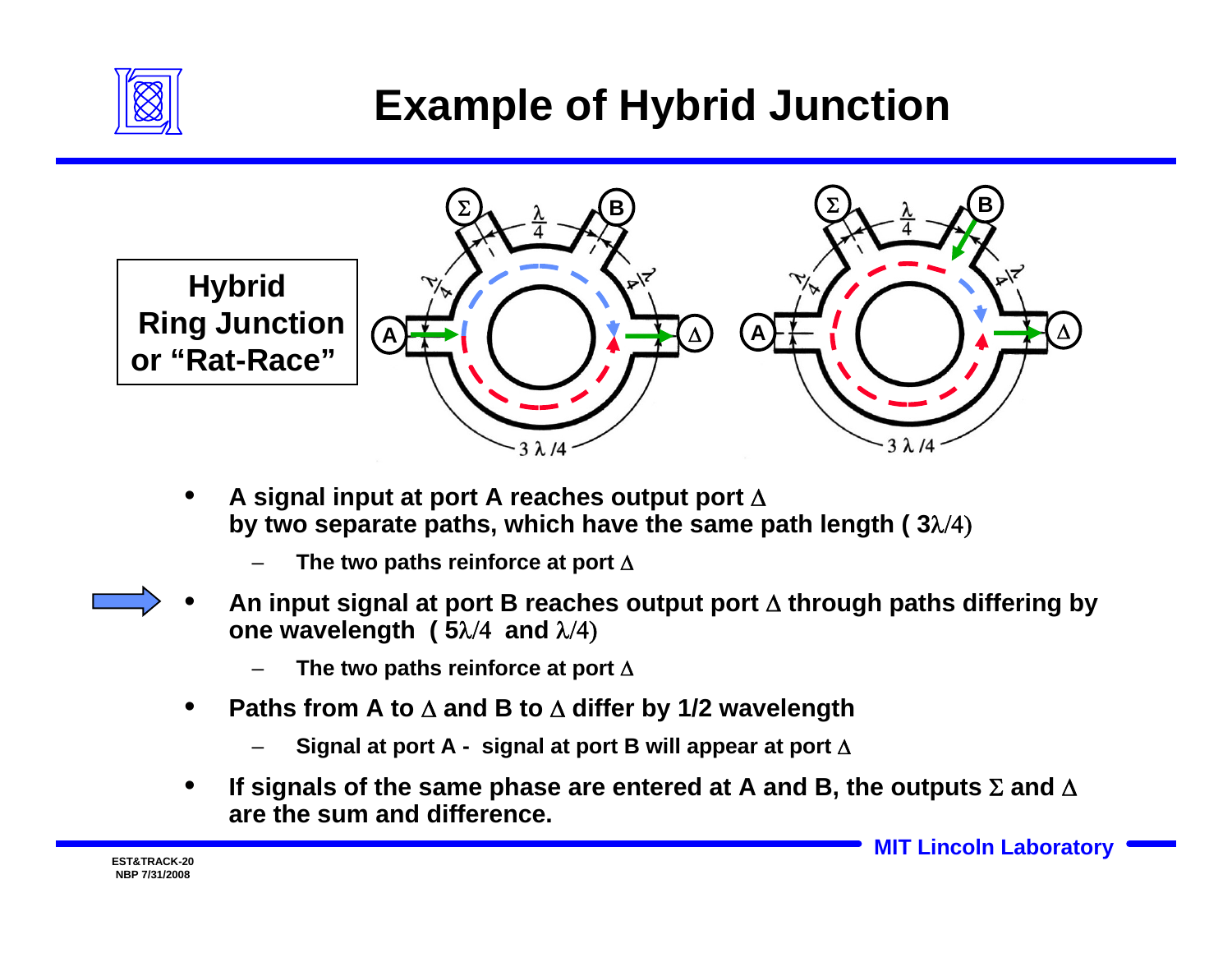

#### **Monopulse Equations**



- Σ**= Sum channel**
- Δ**= Difference channel**
- φ **= phase offset between Sum and Difference**

• Error Signal 
$$
e = \frac{|\Delta| \cos \phi}{|\Sigma|}
$$

**The Error Signal is a measure of how far the target is off-boresight**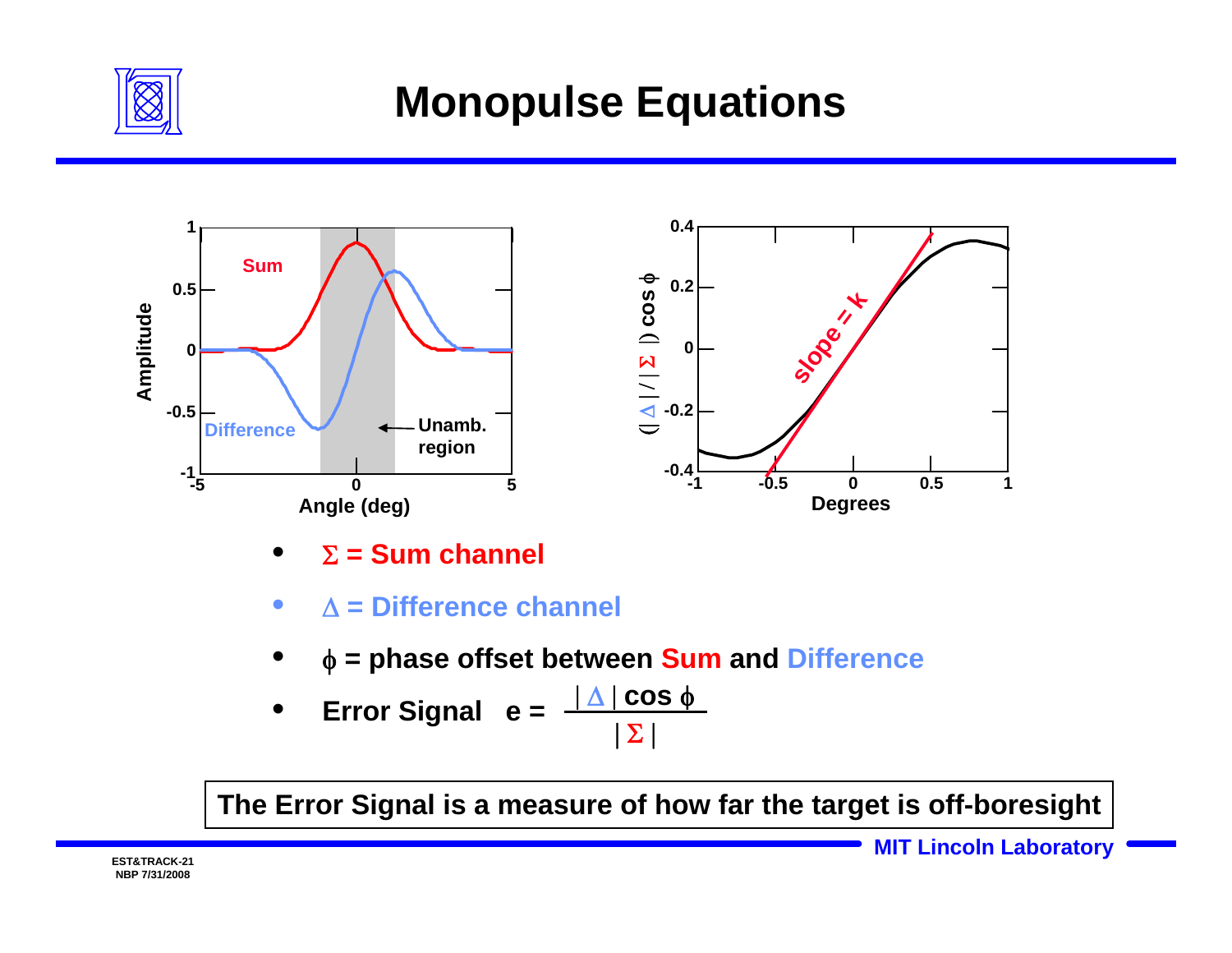

#### **Two Dimensional Monopulse**





**MIT Lincoln Laboratory**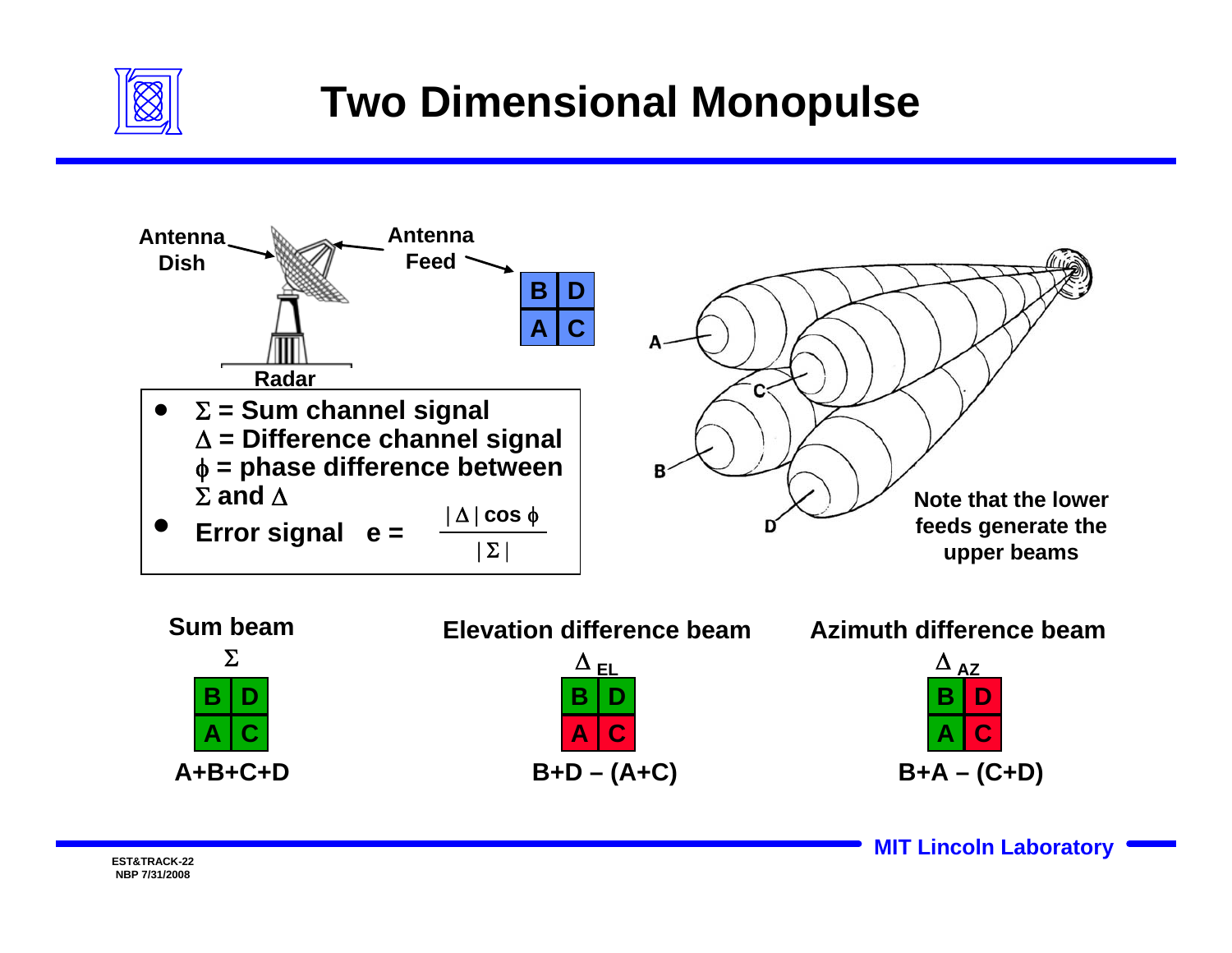



- **Phase comparison monopulse also known as "interferometer radar"**
- **Two antennas receive from the same target direction**
	- **Unlike amplitude comparison monopulse that receives beams in different directions**
- **Received target echo varies in phase**

$$
-\quad \Delta \phi = 2\pi (d/\lambda) \sin \theta
$$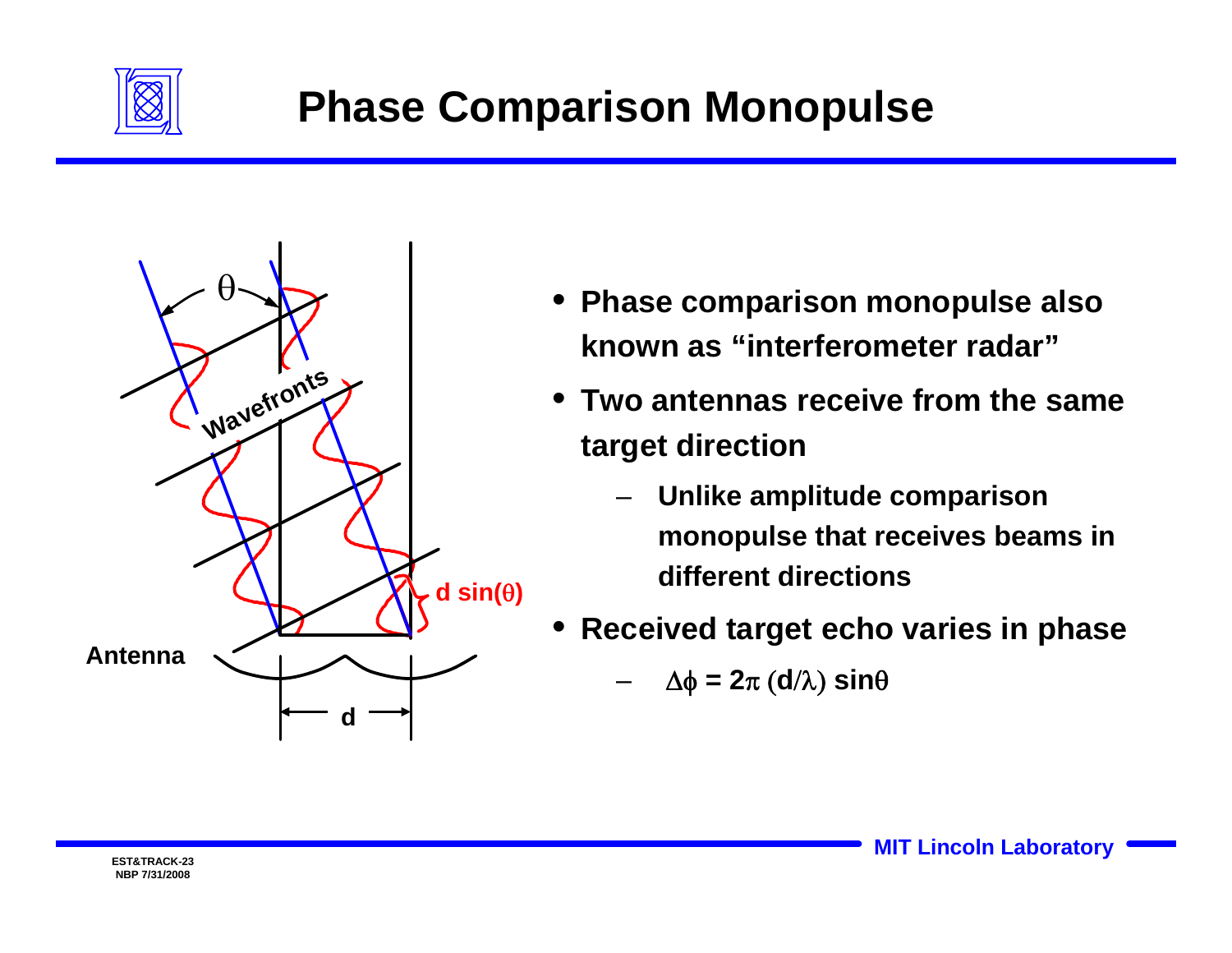

#### **Angle Estimation with Scanning Radar (Multiple Pulse Angle Estimation)**

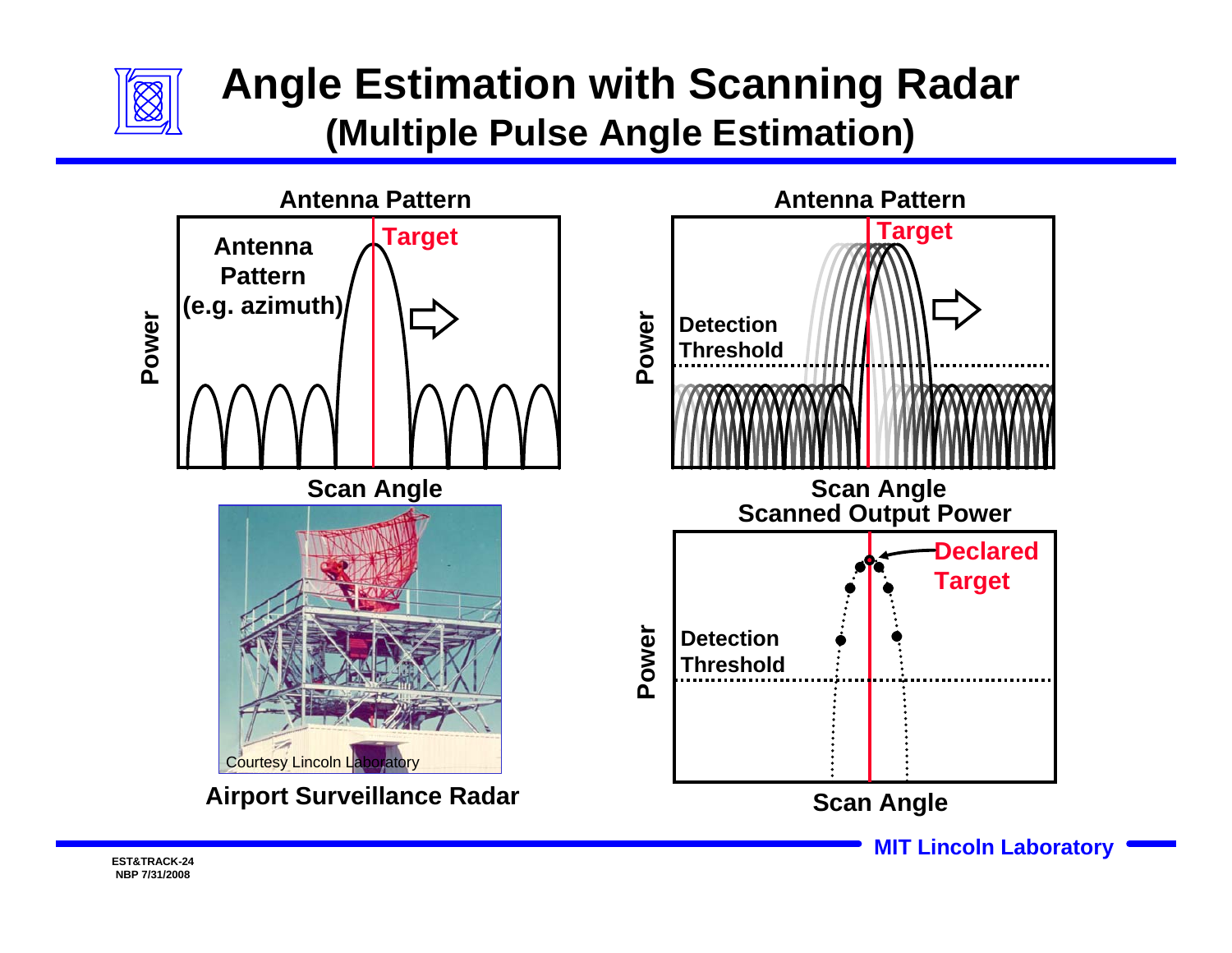

#### **Angle Estimation with Scanning Radar (Multiple Pulse Angle Estimation)**



- **For a "track-while scan" radar, the target angle is measured by:**
	- **the highest target return, or**
	- **Interpolated angle measurement using known antenna pattern**

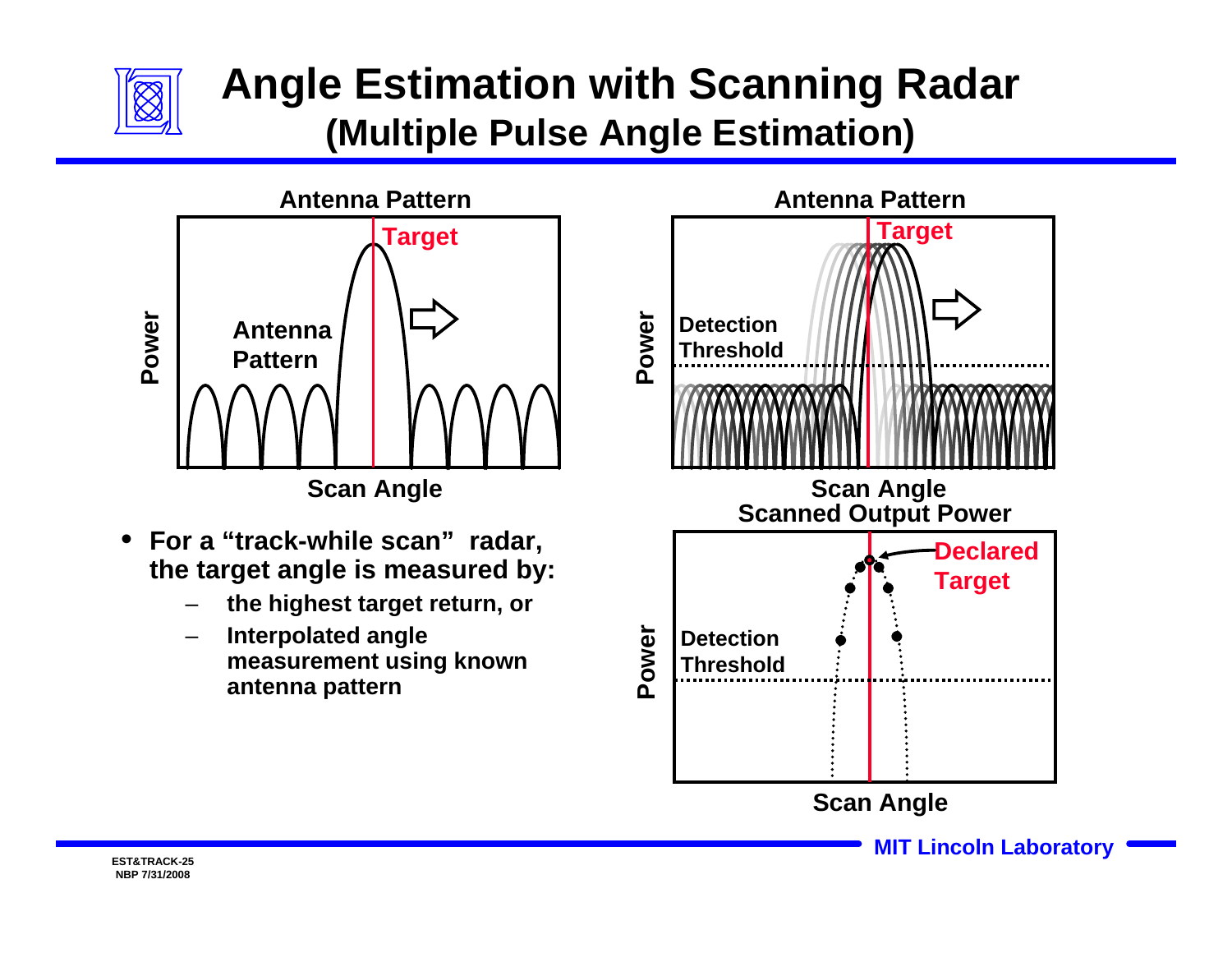

- **Phased array radars are well suited for monopulse tracking**
	- **Amplitude Comparison Monopulse**

**Radiating elements can be combined in 3 ways Sum, azimuth difference, and elevation difference patterns**

– **Phase Comparison Monopulse**

**Use top and bottom half of array for elevation Use right and left half of array for azimuth**

- **Lens arrays (e.g. MOTR) would use amplitude monopulse**
	- **Four-port feed horn would be same as for dish reflector**



**BMEWS**Courtesy of Raytheon. Used with permission.



**MOTR**Courtesy of Lockheed Martin. Used with permission.

**MIT Lincoln Laboratory**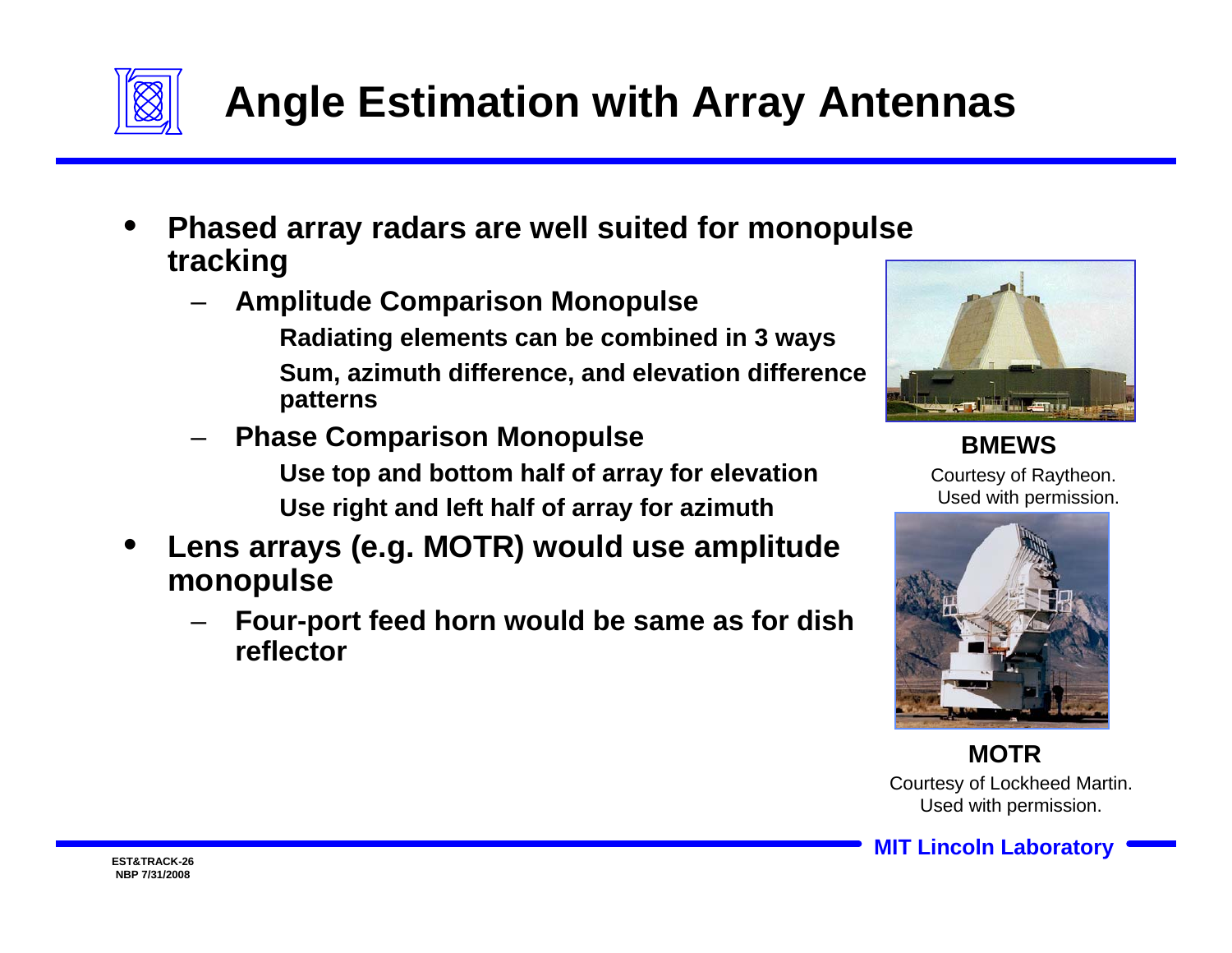

#### **Monopulse Angle Estimation Accuracy**



**At typical detection threshold levels (~13 dB) the beamwidth can be At typical detection threshold levels (~13 dB) the beamwidth can be approximately split by a factor of ten; i.e. 10:1 antenna beam splitting approximately split by a factor of ten; i.e. 10:1 antenna beam splitting**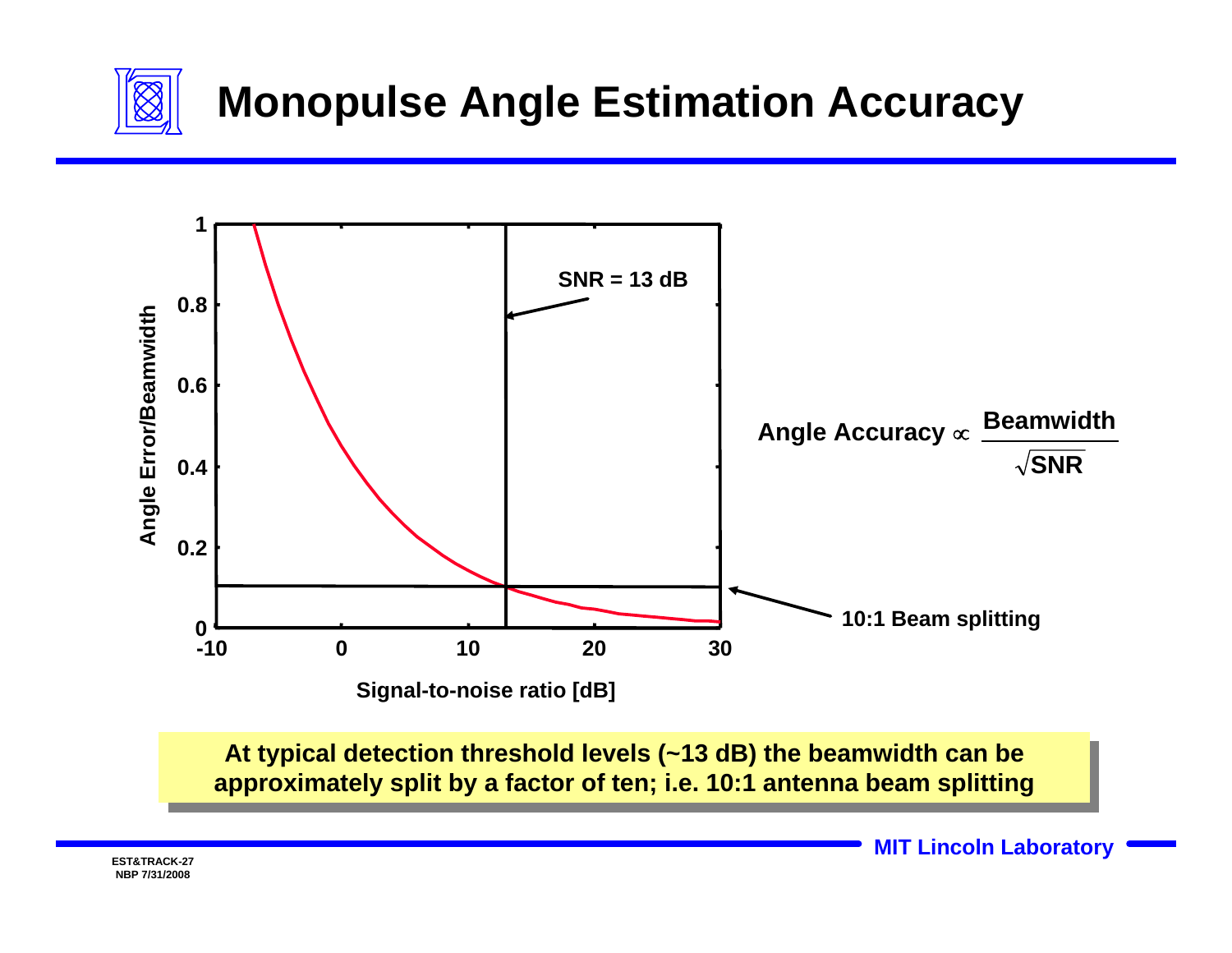

## **Accuracy, Precision and Resolution**

- **Accuracy:**
	- **The degree of conformity of measurement to the true value**
- **Precision:**
	- **Repeatability of a measurement**
	- **Bias Error : True value- Average measured value**
- **Resolution:**
	- **Offset (angle or range) required for two targets to be recognized as separate targets**

#### **Example Accuracy vs. Precision**



**Low Accuracy Low Precision High Precision**

**Low Accuracy High Precision**



EST&TRACK-28 **NBP 7/31/2008**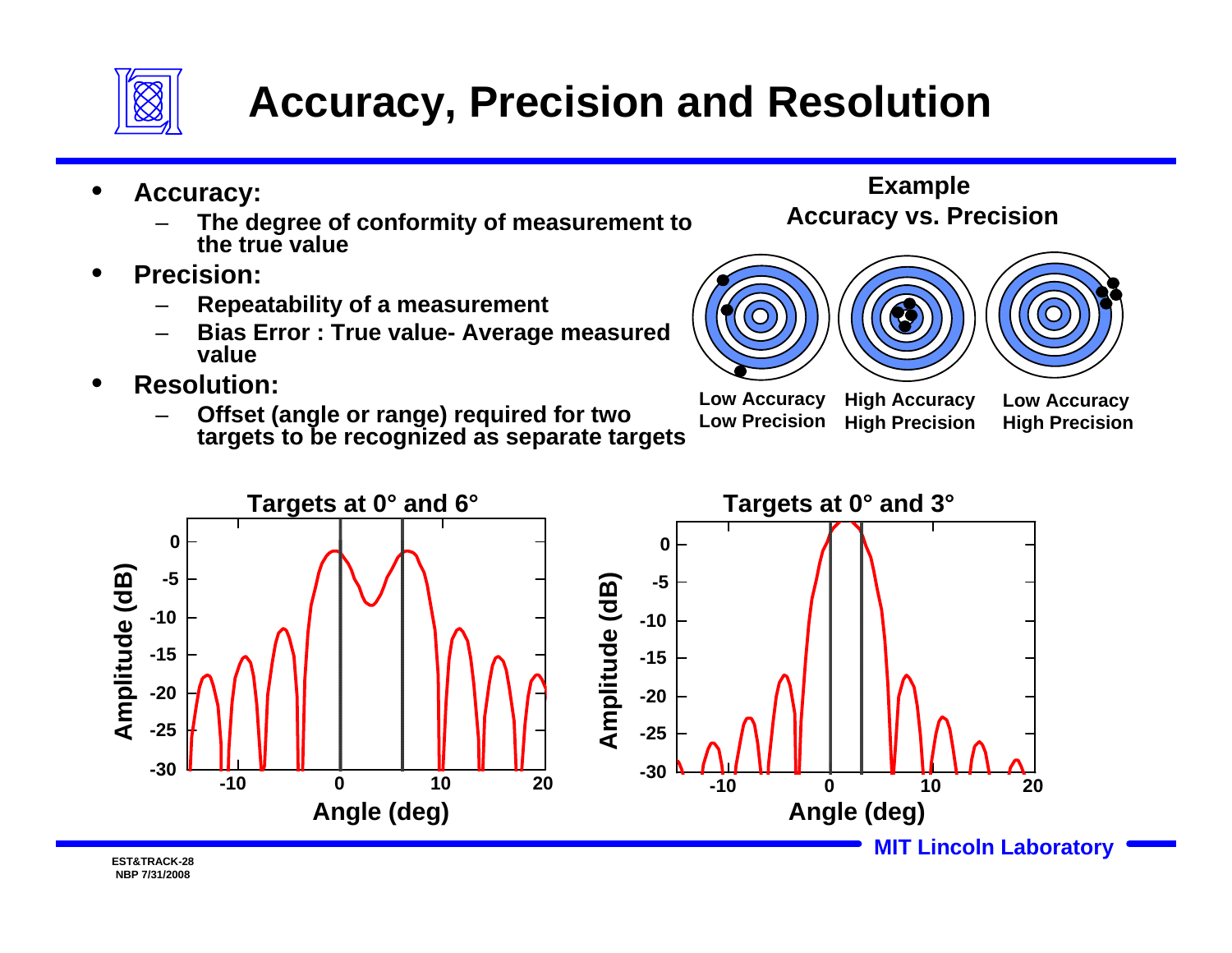

### **Doppler Velocity Estimation**





- **Use two closely spaced frequency filters offset from the center frequency of the Doppler filter containing the detection**
- **Velocity estimation procedure is similar to angle estimation with angle and frequency interchanged**

• **Doppler measurement accuracy**   $\alpha$   $\lambda$ **(**Δ**t = coherent integration time) 1** . **SNR**Δ**t**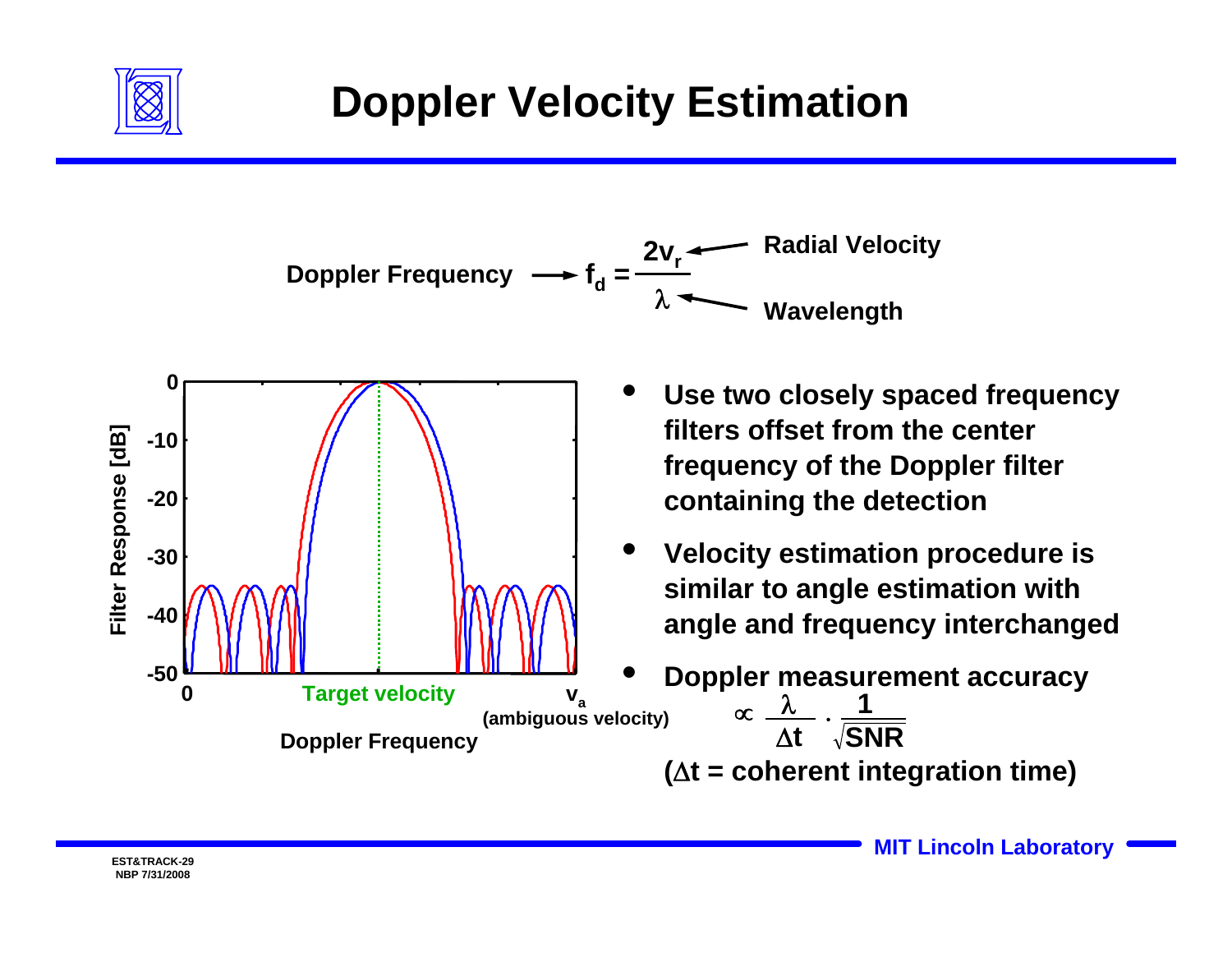

- **Receiver noise**
	- **Adds variance to estimates**
- **Radar calibration**
	- **Poor calibration leads to poor estimation**
- **Amplitude fluctuations**
	- **Small effect on monopulse and array solutions**
- **Angle noise (angle scintillations, or target glint)** 
	- **Complex target return biases angle estimate**
- **Multipath (low angle tracking)**
	- **Reflection off earth's surface combines with direct path return**
	- **Can cause biases in angle estimates for all techniques**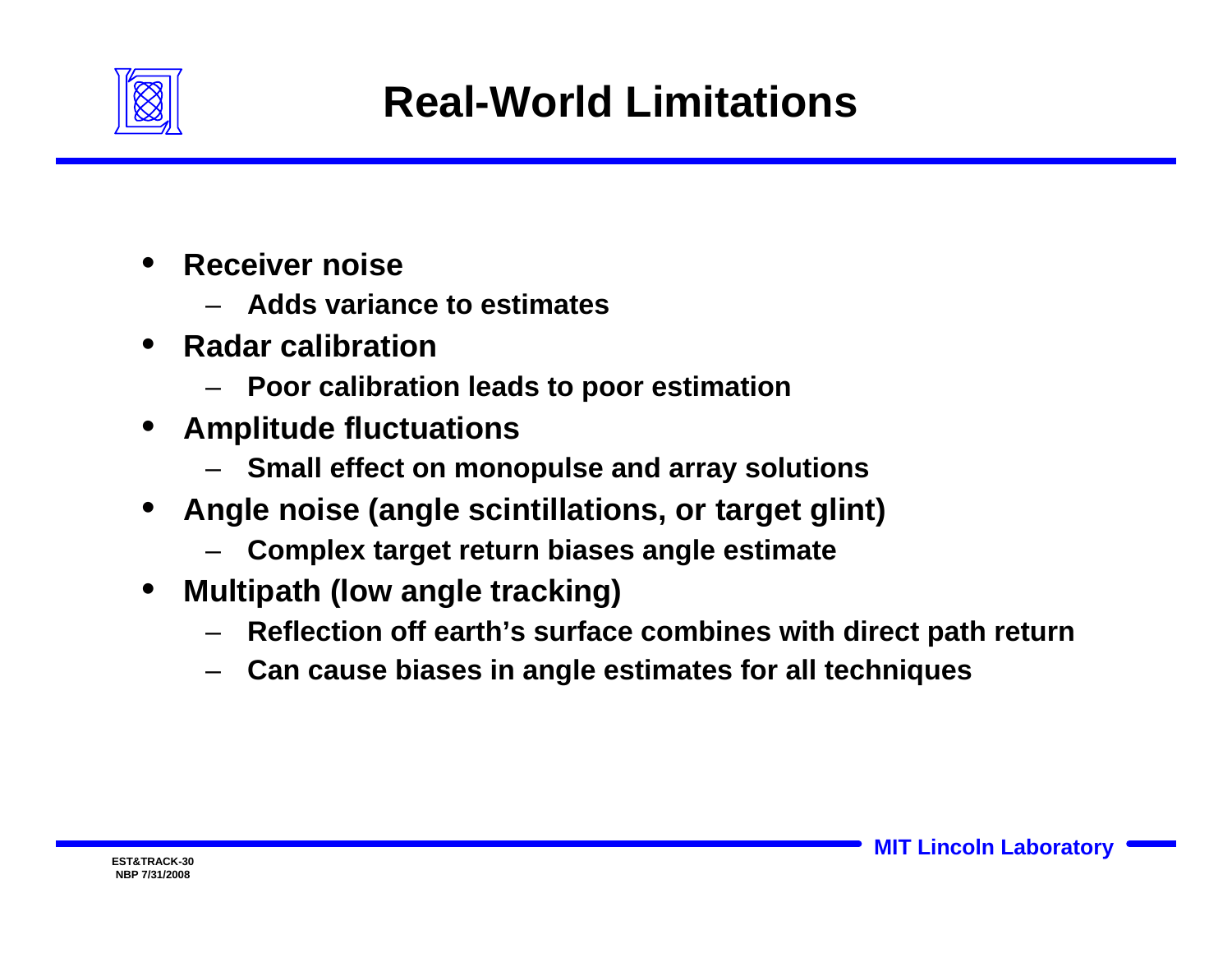

- **Receiver noise**
	- **Adds variance to estimates**
- **Radar calibration**
	- **Poor calibration leads to poor estimation**
- **Amplitude fluctuations**
	- **Small effect on monopulse and array solutions**
- **Angle noise (angle scintillations, or target glint)** 
	- **Complex target return biases angle estimate**
- **Multipath (low angle tracking)**
	- **Reflection off earth's surface combines with direct path return**
	- **Can cause biases in angle estimates for all techniques**

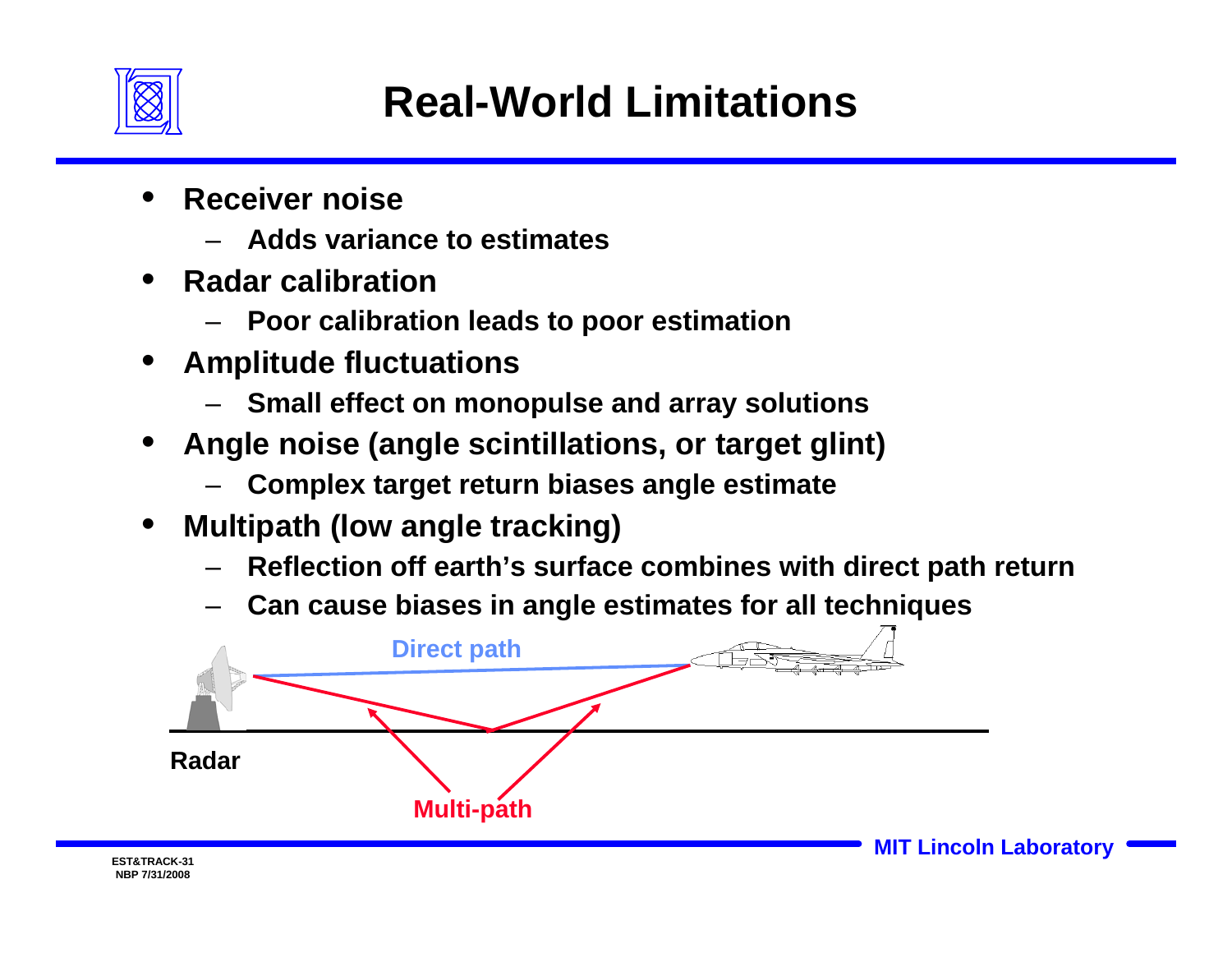

- **Introduction**
- **Estimation**
- **Tracking**
	- **Summary**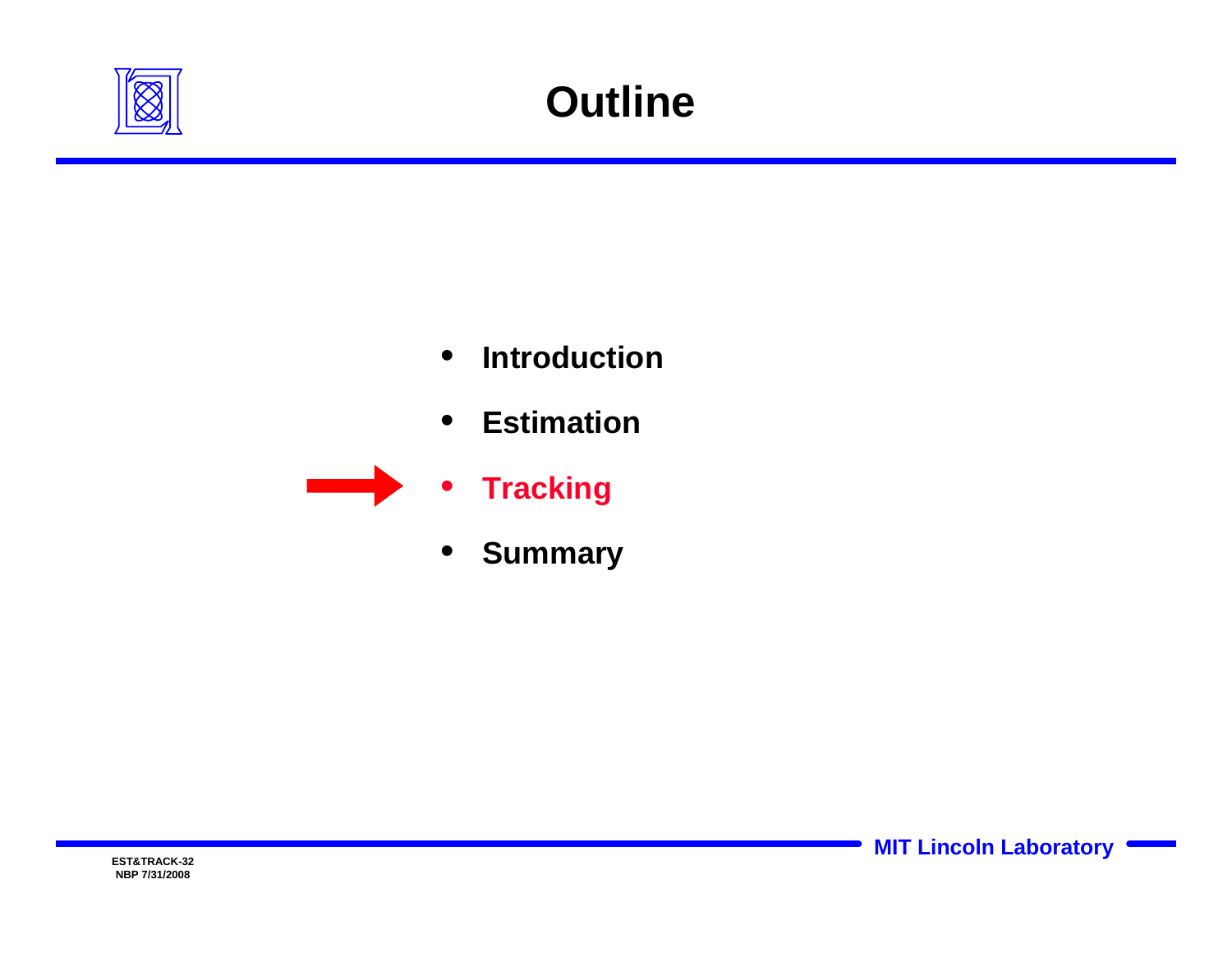

### **Radar Tracking Example**



- **Tracker receives new observations every scan**
	- **Target observations**
	- **False alarms**
- **New tracks are initiated**
- **Existing tracks are updated**
- **Obsolete tracks are deleted**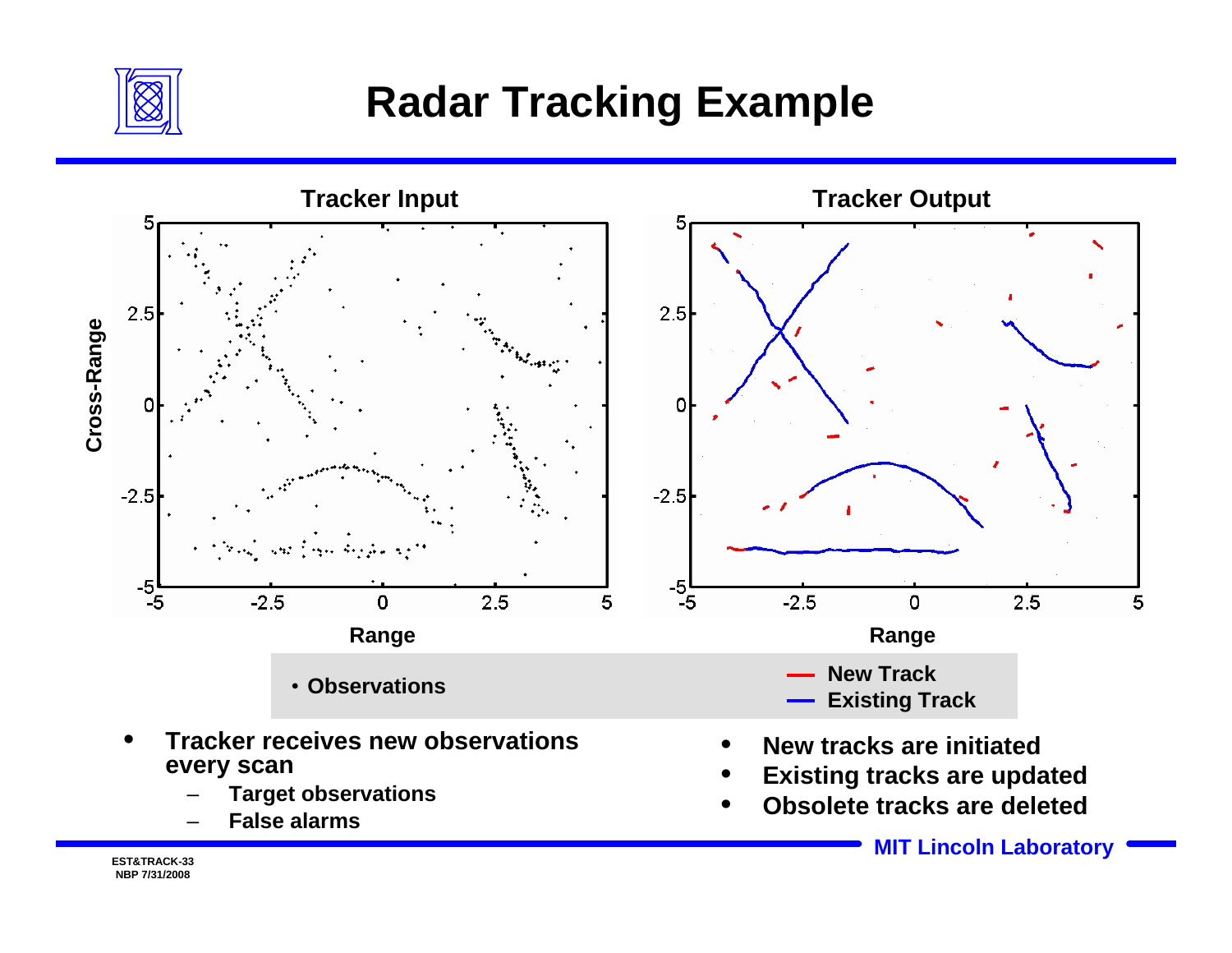

- **Development of clutter rejection techniques and the digital revolution have enabled the successful development of these automatic detection and tracking techniques for Air Defense and Air Traffic Control radar systems**
- **Detection and Tracking Functions**
	- **Target Detection**

**Adaptive threshold (CFAR) applied to each range, angle, Doppler cell** 

– **Target Association**

**Adjacent ( range, angle, and Doppler) threshold crossings, are associated** 

**Range, angle(s), and Doppler of target are calculated from associated detections**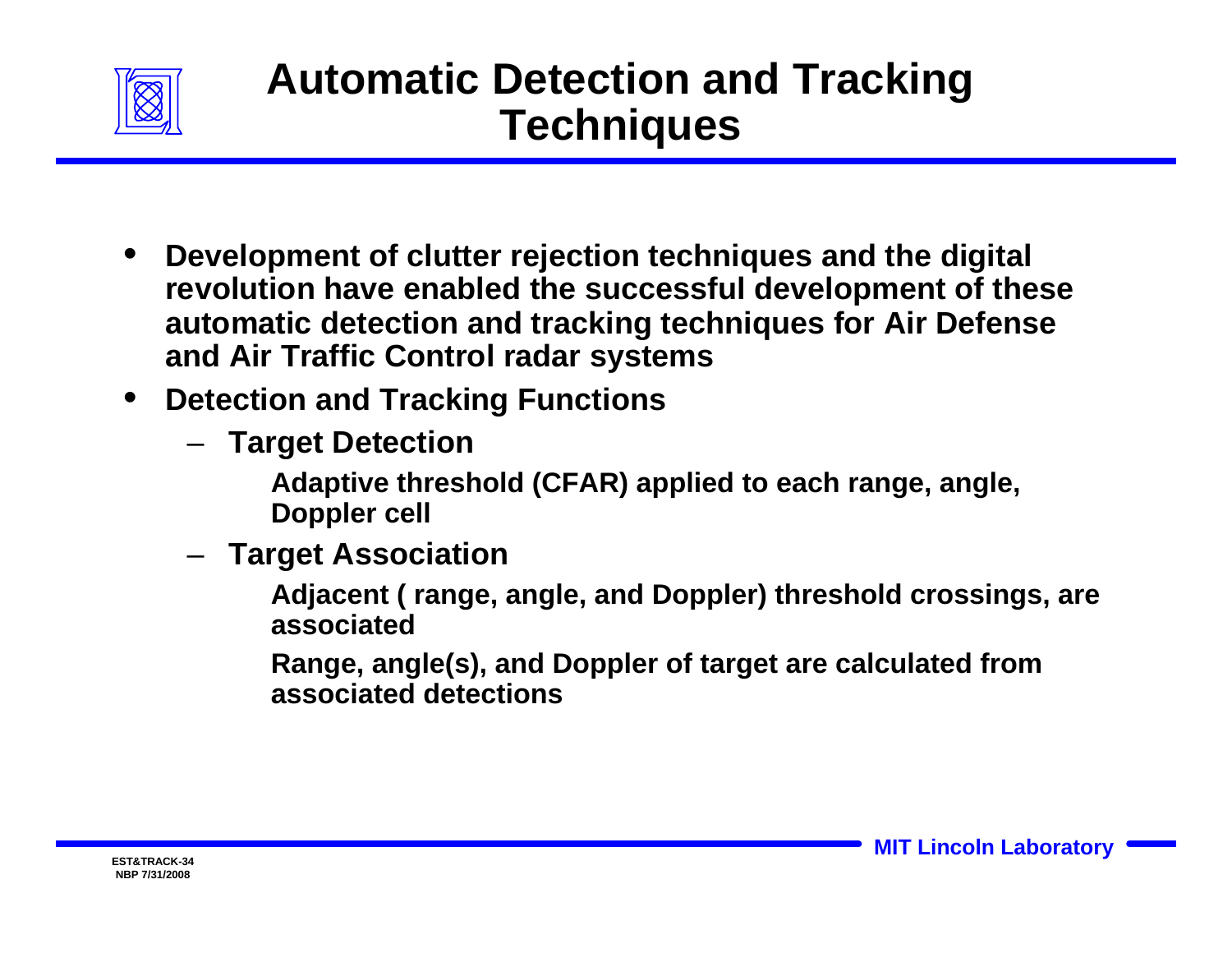

#### **Tracking Tasks**

#### • **Track association and update**

- **Attempt made to correlate new detection with an existing tracks**
- **Association is aided by seeing if the detections fall within a search window**

#### • **Track initiation**

- **Track initiated from several scans of detection information**
- **Track initiation in dense clutter environment can stress computer resources**

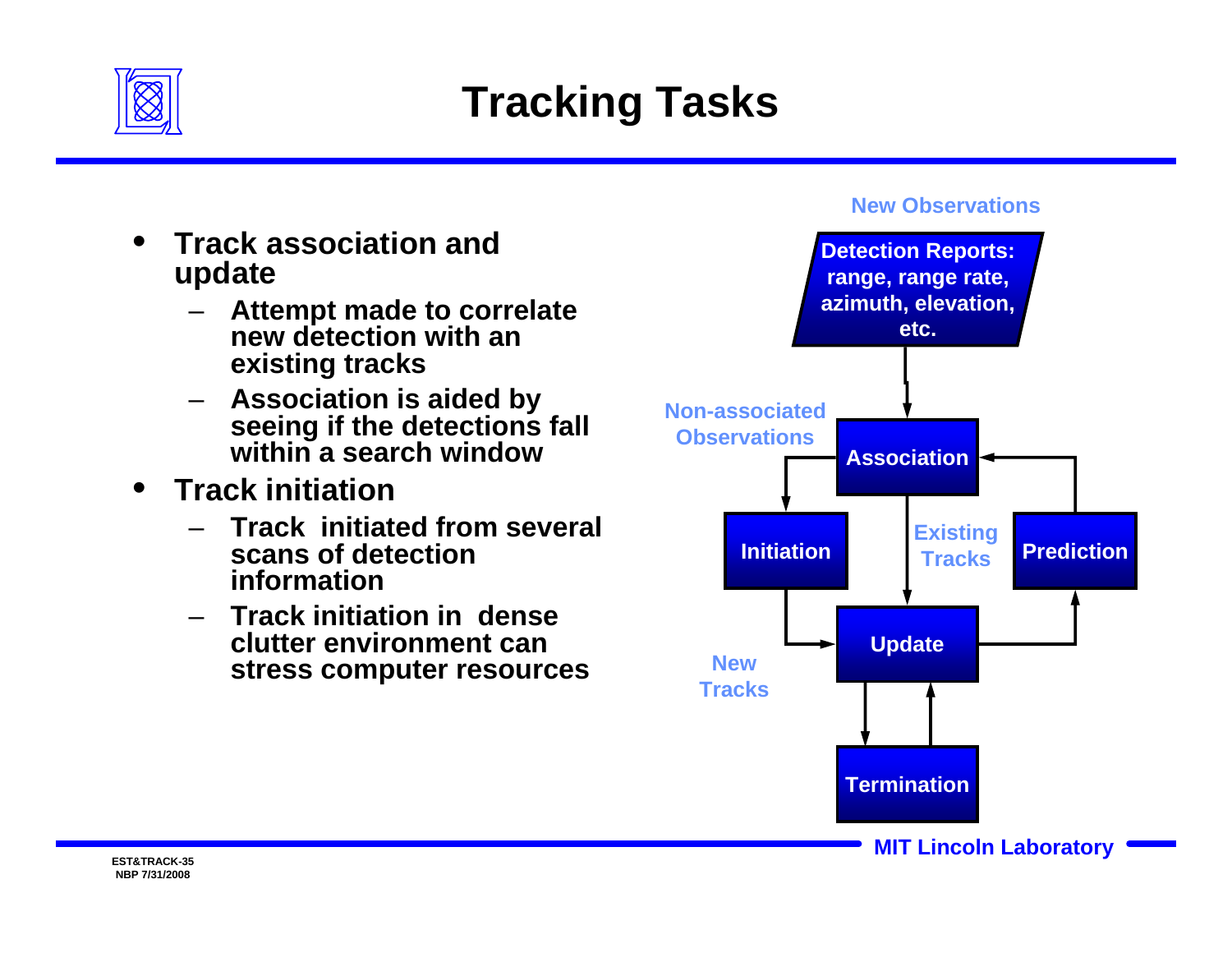

#### **Tracking Tasks**

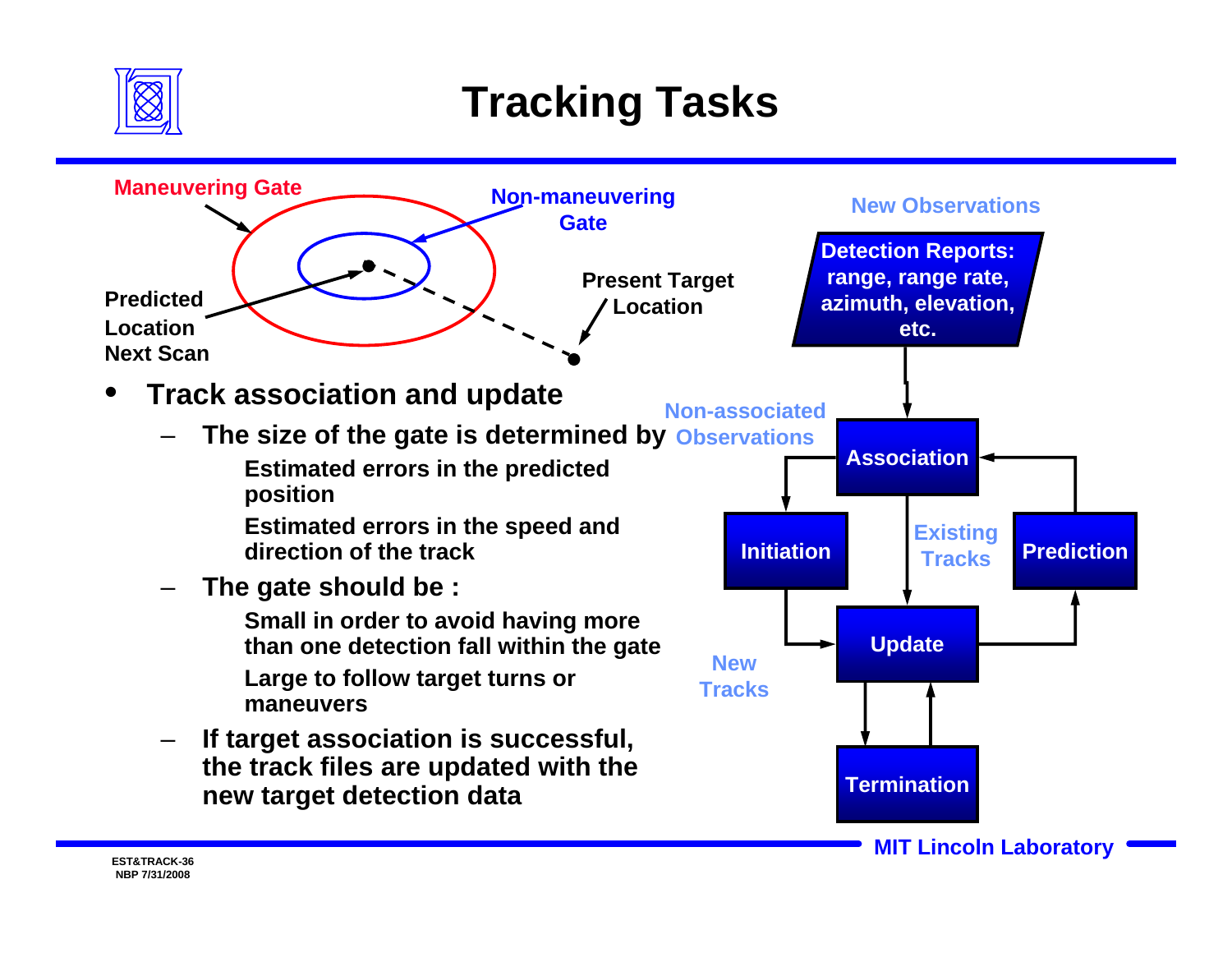

### **Tracking Tasks**

- **Track prediction (filtering)**
	- **Past detections used to estimate the target's present position and velocity**
	- **Estimate used to predict the location of the target on the next scan**
	- **Different methods of smoothing the detection data** 
		- α−β **Filter**
		- **Kalman Filter**
- **Track termination**
	- **If data from target is missing on a scan of radar, track may be "coasted"**
	- **If data from target missing for a number of scans, the track is terminated**

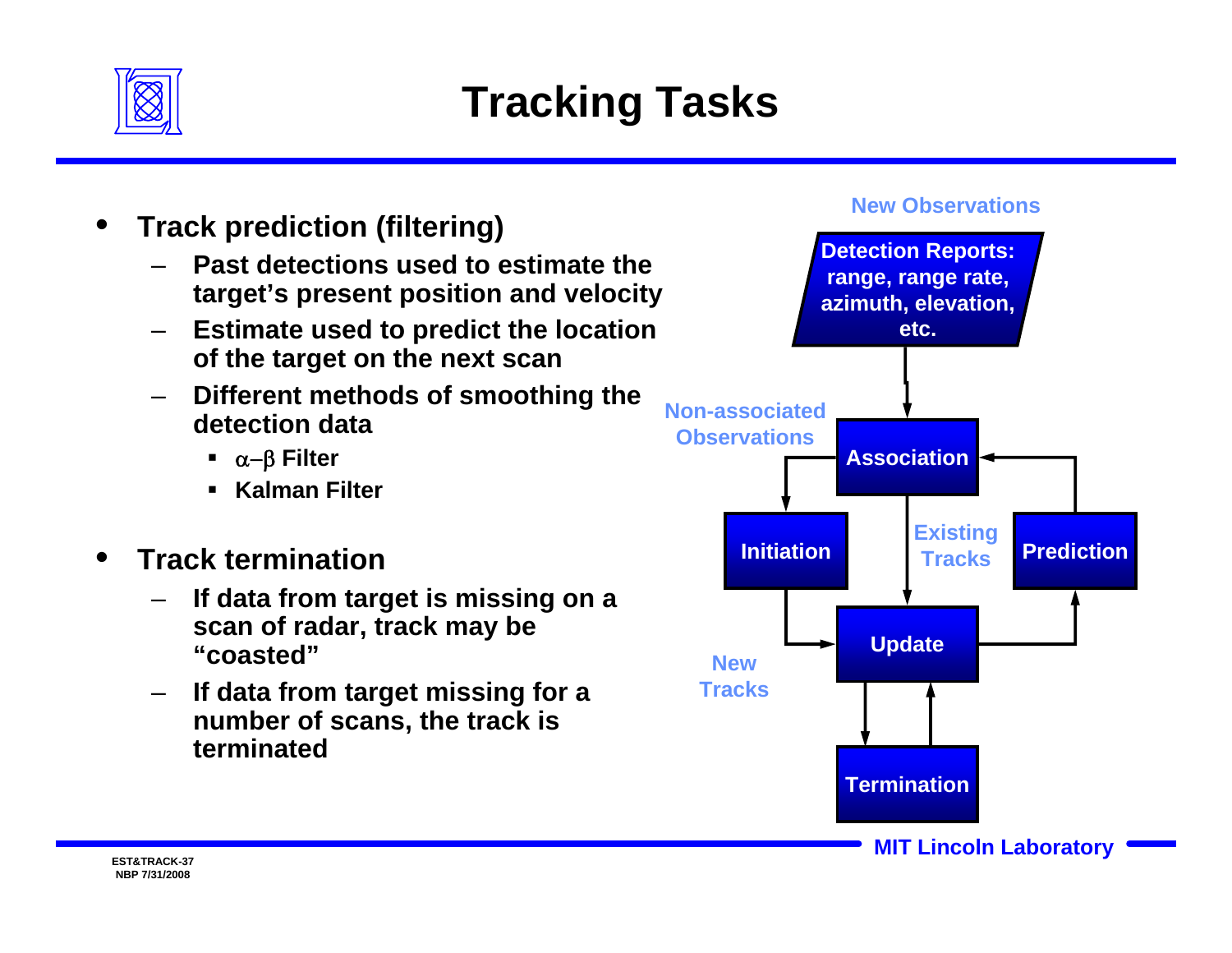

- **Tracking techniques are similar to automatic detection and tracking just described**
- **Advantages of phased array**
	- **Higher track update rate than radars with mechanically scanned antennas**
	- **Can simultaneously track multiple targets separated by many beamwidths**
- **There is no closed loop feedback controlling the radar beam**
	- **Computer controls the radar beam and track update rate**









Courtesy of U. S. Navy. Courtesy of Raytheon. Used with permission.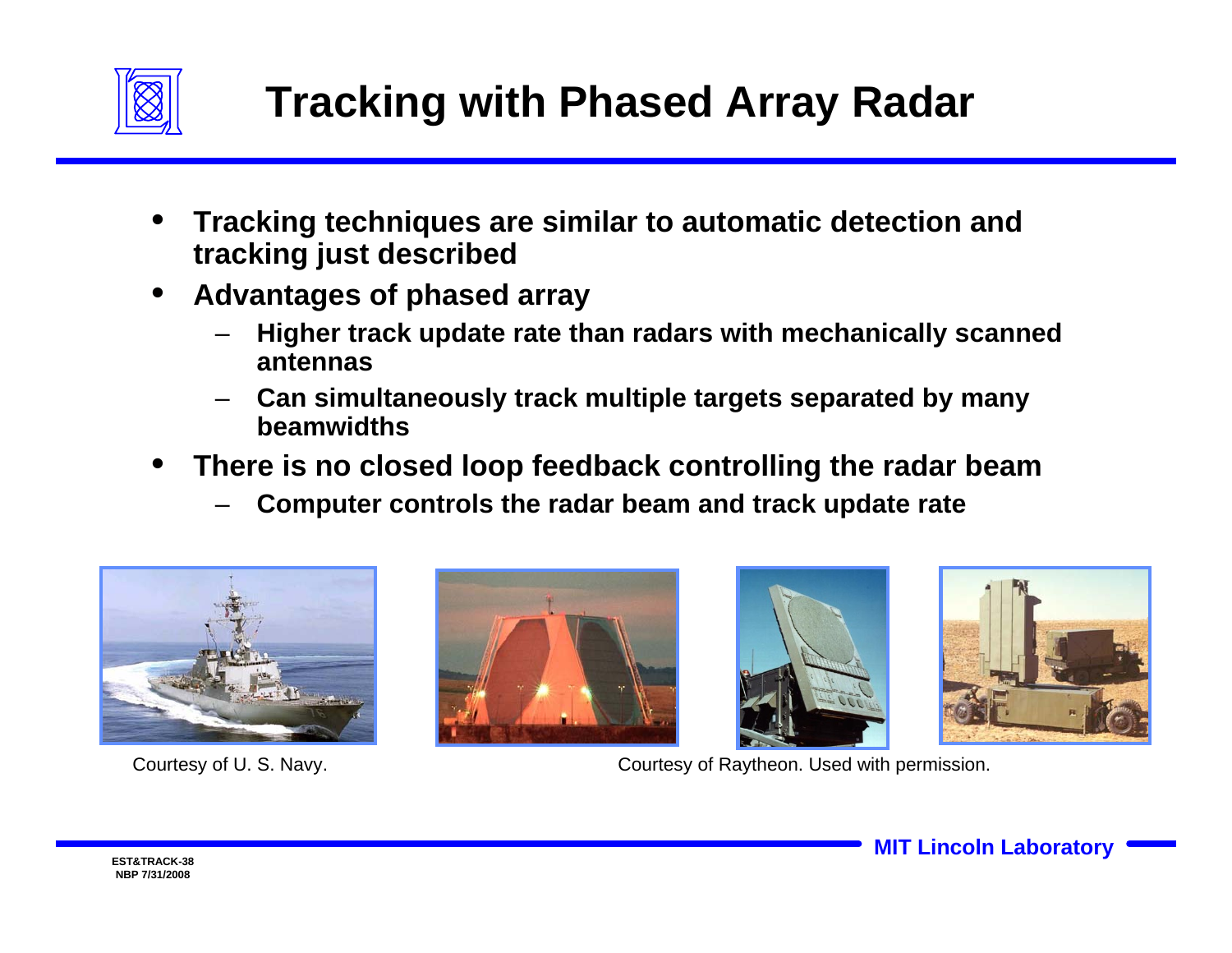

- **Probability of detection may be improved by non-coherently integrating the radar echoes over multiple scans of the radar**
	- **Long integration times implies target may traverse many resolution cells during the integration time**
	- **Since target trajectory usually not known beforehand, integration must be performed assuming all possible trajectories**

**Computationally intensive problem**

- **A correct trajectory is one that provides a realistic speed and direction for the type of target being observed**
- **The target must be tracked before it is detected Also called: Retrospective detection, long term integration**
- **Higher single scan probability of false alarm can be tolerated**  $P_{FA}$  = 10<sup>-3</sup> rather than 10<sup>-5</sup> or 10<sup>-6</sup>
- **Requires :**

**Increased data processing capability**

**Longer observation time**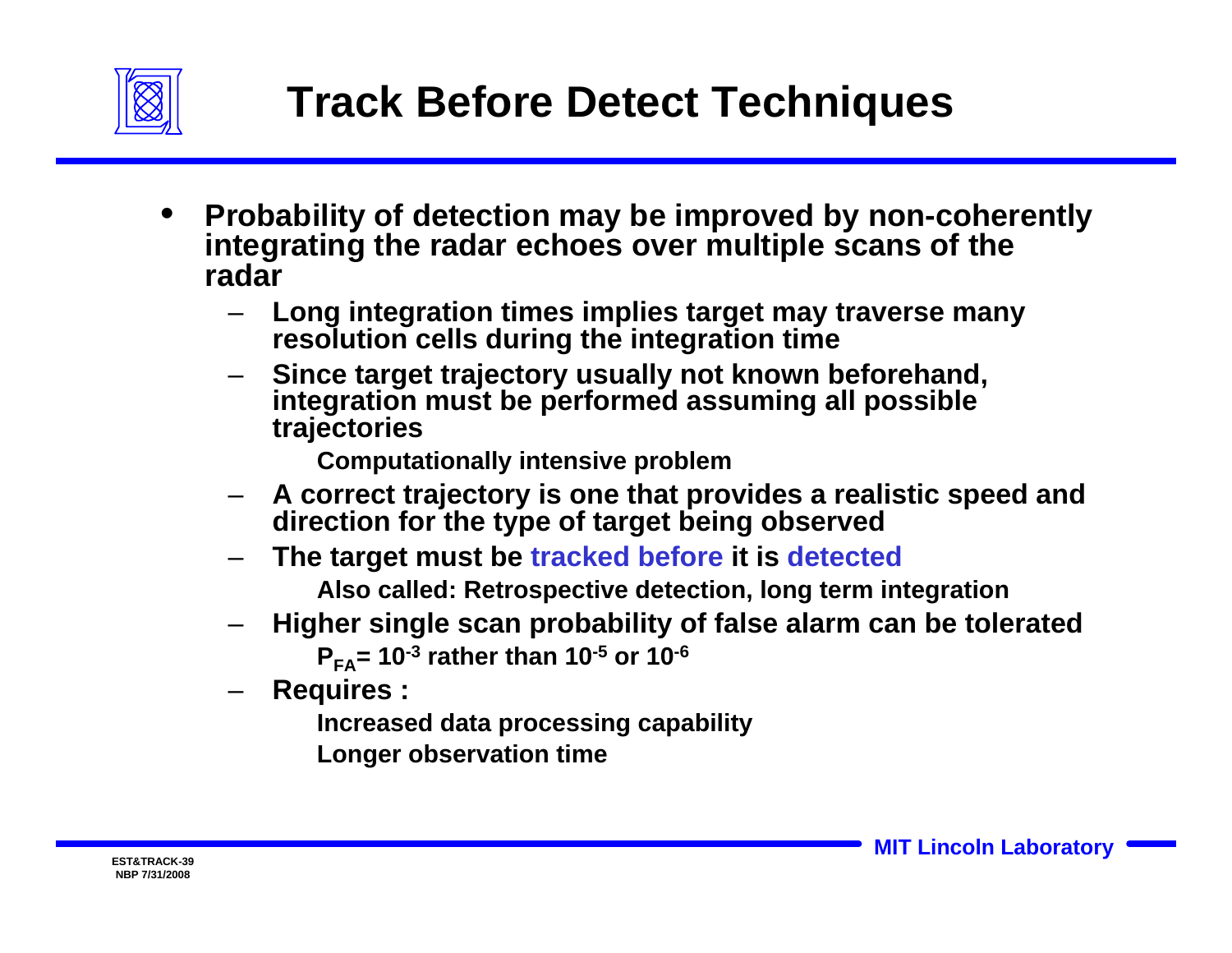

- **Parameter estimation techniques enable a radar to obtain accurate radar measurements**
	- **Range, angle, Doppler, etc.**
- **Monopulse angle estimation allows sub-beamwidth accuracy for a single radar pulse** 
	- **Limitations due to multiple targets or interference**
- **Tracking algorithms find best fit between predicted target track and current observations**